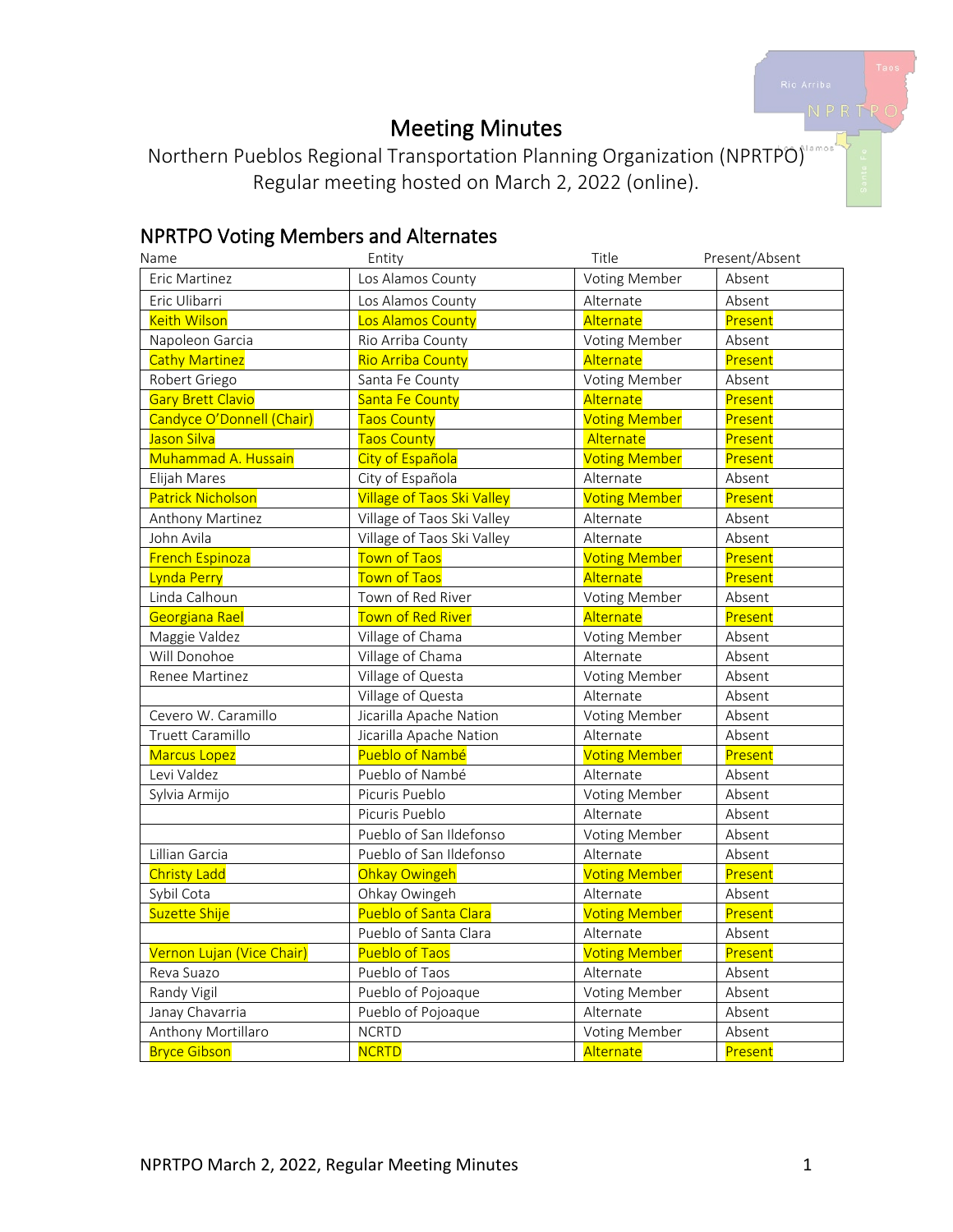

## NCNMEDD/NPRTPO Staff

Christopher Madrid Community Development Director Paul Sittig Transportation Planner Kyla Danforth Transportation Intern

## NMDOT Staff

Ron Shutiva **Tribal Liaison** 

Javier Martinez District 5 Assistant District Engineer James Mexia District 5 Technical Support Engineer Jeff Vigil **Bridge Management Engineer** Ben Najera Bridge Management Assistant Engineer

## Guests

| <b>Isaac Cisneros</b> | Red River Public Works Director |
|-----------------------|---------------------------------|
| Richard Runyon        | Dennis Engineering              |

## I. Call Meeting to Order

Chair Candyce O'Donnell, Taos County, called the meeting to order at 10:03 AM.

## II. Pledge of Allegiance

Chair O'Donnell called on Isaac Cisneros, Red River, to lead the pledge of allegiance.

### III. Opening Prayer

Chair O'Donnell asked for Vice Chair Vernon Lujan, Taos Pueblo, to lead an opening prayer.

#### IV. Welcome and Introductions/Public Comments:

Chair O'Donnell asked for all in attendance to introduce themselves, with all present being indicated in the attendance log above.

## V. Roll Call:

Chairwoman O'Donnell called on Paul Sittig, NCNMEDD, to conduct the roll call.

| Name                    | Entity                     | <b>Voting Member or Alternate</b> |
|-------------------------|----------------------------|-----------------------------------|
| Keith Wilson            | Los Alamos County          | Alternate                         |
| Cathy Martinez          | Rio Arriba County          | Alternate                         |
| Gary Brett Clavio       | Santa Fe County            | Alternate                         |
| Chair Candyce O'Donnell | Taos County                | <b>Voting Member</b>              |
| Muhammad Hussain        | City of Española           | <b>Voting Member</b>              |
| Patrick Nicholson       | Village of Taos Ski Valley | <b>Voting Member</b>              |
| Lynda Perry             | Town of Taos               | Alternate                         |
| Marcus Lopez            | Pueblo of Nambé            | <b>Voting Member</b>              |
| Christy Ladd            | Ohkay Owingeh              | <b>Voting Member</b>              |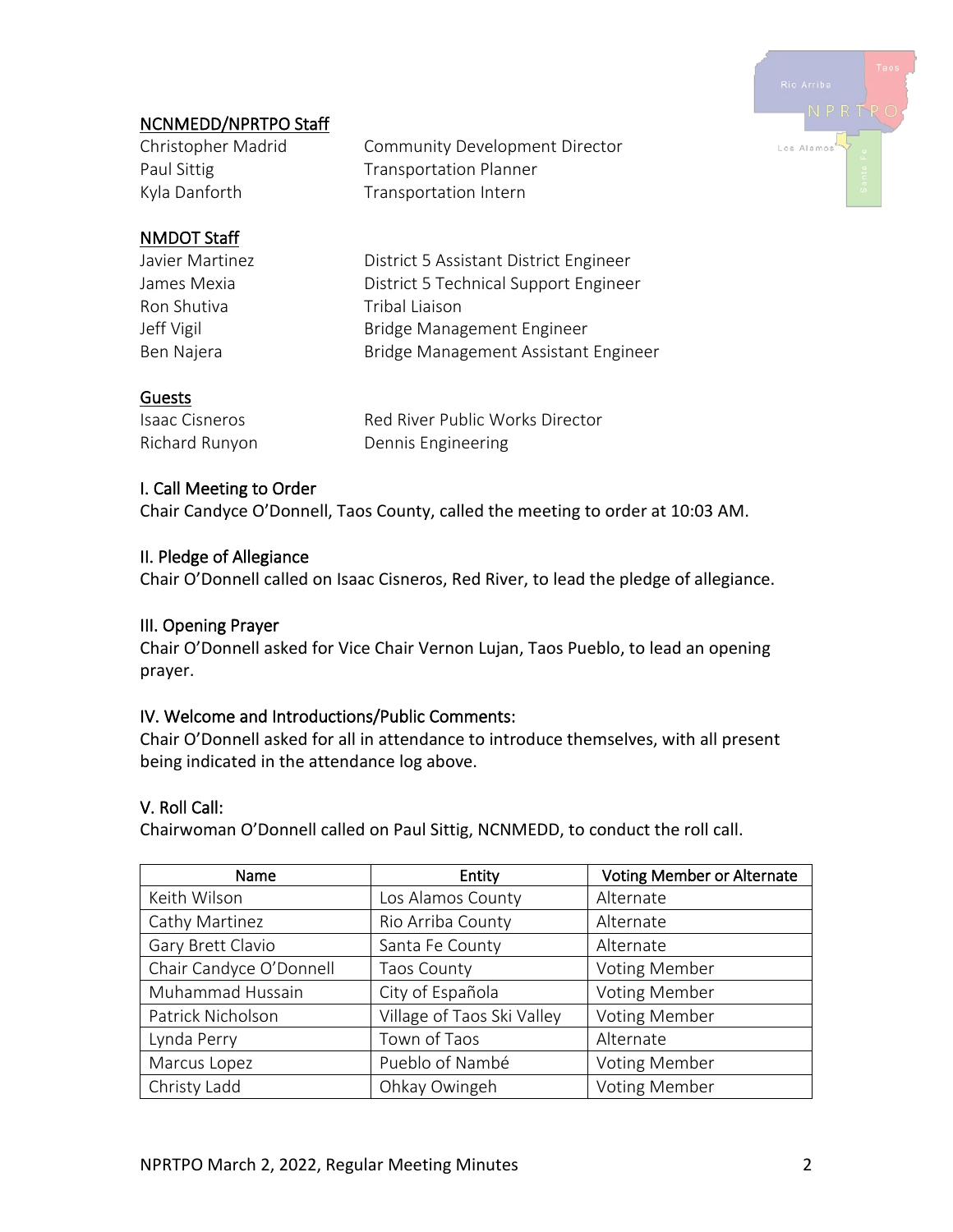| Name                    | Entity                | <b>Voting Member or Alternate</b>  |  |
|-------------------------|-----------------------|------------------------------------|--|
| Suzette Shije           | Pueblo of Santa Clara | <b>Voting Member</b><br>Los Alamos |  |
| Vice Chair Vernon Lujan | Pueblo of Taos        | Voting Member                      |  |
| Bryce Gibson            | <b>NCRTD</b>          | Alternate                          |  |

Mr. Sittig confirmed that there is a quorum for the meeting.

#### VI. Approval of the Agenda:

Chairwoman O'Donnell, Taos County, asked for a motion to approve the agenda.

Motion to approve the agenda as presented was made by Patrick Nicholson, Village of Taos Ski Valley. Second by Keith Wilson, Los Alamos County.

| Name                    | Entity                     | Vote |
|-------------------------|----------------------------|------|
| Keith Wilson            | Los Alamos County          | Yes  |
| Cathy Martinez          | Rio Arriba County          | Yes  |
| Gary Brett Clavio       | Santa Fe County            | Yes  |
| Chair Candyce O'Donnell | <b>Taos County</b>         | Yes  |
| Muhammad Hussain        | City of Española           | Yes  |
| Patrick Nicholson       | Village of Taos Ski Valley | Yes  |
| Lynda Perry             | Town of Taos               | Yes  |
| Marcus Lopez            | Pueblo of Nambé            | Yes  |
| Christy Ladd            | Ohkay Owingeh              | Yes  |
| Suzette Shije           | Pueblo of Santa Clara      | Yes  |
| Vice Chair Vernon Lujan | Pueblo of Taos             | Yes  |
| <b>Bryce Gibson</b>     | <b>NCRTD</b>               | Yes  |

The motion passed unanimously with members present.

#### VII. Approval of the Minutes: February 2, 2022, Regular Meeting (online)

Chair O'Donnell, Taos County, asked everyone to take a moment to review the meeting minutes. Chair O'Donnell asked for a motion to approve the. Keith Wilson, Los Alamos County, noted that Joe Sanchez was not listed as a guest. Chair O'Donnell noted that Mr. Sanchez is an engineer at W.H. Pacific.

Motion was made by Keith Wilson, Los Alamos County, to approve the minutes with the changes as noted. Second by Patrick Nicholson, Village of Taos Ski Valley.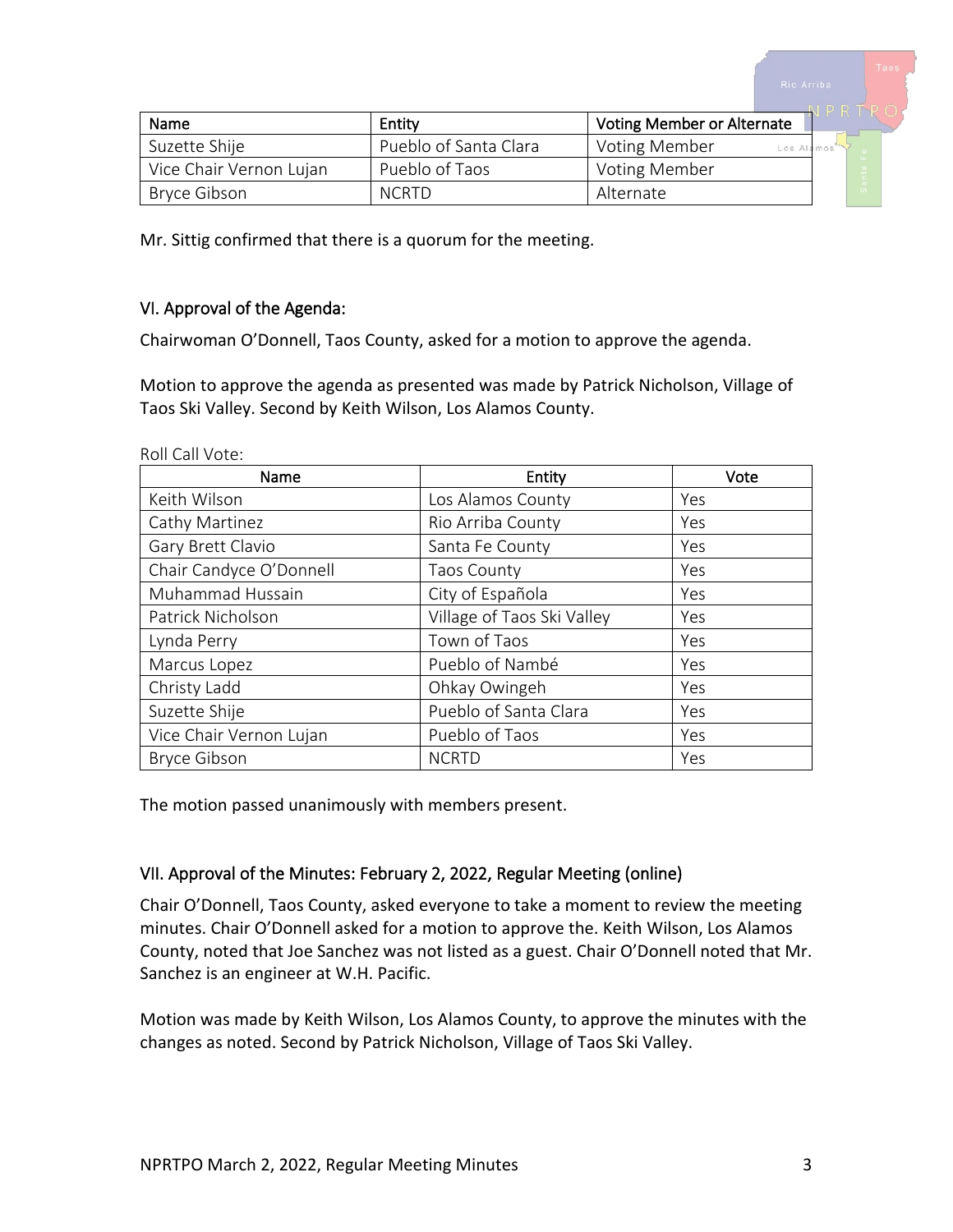|                         |                            | Rio Arriba         |
|-------------------------|----------------------------|--------------------|
| Roll Call Vote:         |                            | NPRTRO             |
| Name                    | Entity                     | Vote<br>Los Alamos |
| Keith Wilson            | Los Alamos County          | Yes                |
| Cathy Martinez          | Rio Arriba County          | ø.<br>Yes          |
| Gary Brett Clavio       | Santa Fe County            | Yes                |
| Chair Candyce O'Donnell | <b>Taos County</b>         | Yes                |
| Muhammad Hussain        | City of Española           | Yes                |
| Patrick Nicholson       | Village of Taos Ski Valley | Yes                |
| Lynda Perry             | Town of Taos               | Yes                |
| Marcus Lopez            | Pueblo of Nambé            | Yes                |
| Christy Ladd            | Ohkay Owingeh              | Yes                |
| Suzette Shije           | Pueblo of Santa Clara      | Yes                |
| Vice Chair Vernon Lujan | Pueblo of Taos             | Yes                |
| <b>Bryce Gibson</b>     | <b>NCRTD</b>               | Yes                |

The motion passed unanimously with members present.

#### VIII. **Action/Approval: Rio Grande Gorge Bridge Resolution of Support**

Chair O'Donnell provided a brief recap, noting that Patrick Nicholson, Village of Taos Ski Valley, and Brett Clavio, Santa Fe County, suggested that NPRTPO pass a resolution in support of NMDOT's continued efforts to improve safety on the Rio Grande Gorge Bridge.

Mr. Nicholson suggested that the resolution be revised to replace "The NPRTPO Joint Technical/Policy Committee" with "NPRTPO" throughout the document, and that the action read strike "develop" and replace it with "implement," so that the action read "NMDOT is strongly encouraged to identify and implement additional safety features to deter people in crisis from jumping off the Rio Grande Gorge Bridge."

Suzette Shije, Pueblo of Santa Clara, suggested that the final "whereas" be consistent with the action, replacing "developing" with "identifying."

Vice Chair Vernon Lujan, Pueblo of Taos, noted "deterrence" was misspelled in the fourth paragraph.

Chair O'Donnell noted that the action clarify the method of delivery, to insert NPRTPO "will deliver this resolution to the New Mexico State Transportation Commission, Cabinet Secretary Sandoval, NMDOT District 5 Engineer Brasher, Governor Lujan Grisham electronically and via mail to state" that….

Mr. Clavio suggested that a timeframe be inserted into the directed action, and Chair O'Donnell suggested the insertion of "immediately," which Mr. Clavio supported.

Motion was made by Patrick Nicholson, Village of Taos Ski Valley, to approve the resolution with the changes as noted. Second by Keith Wilson, Los Alamos County.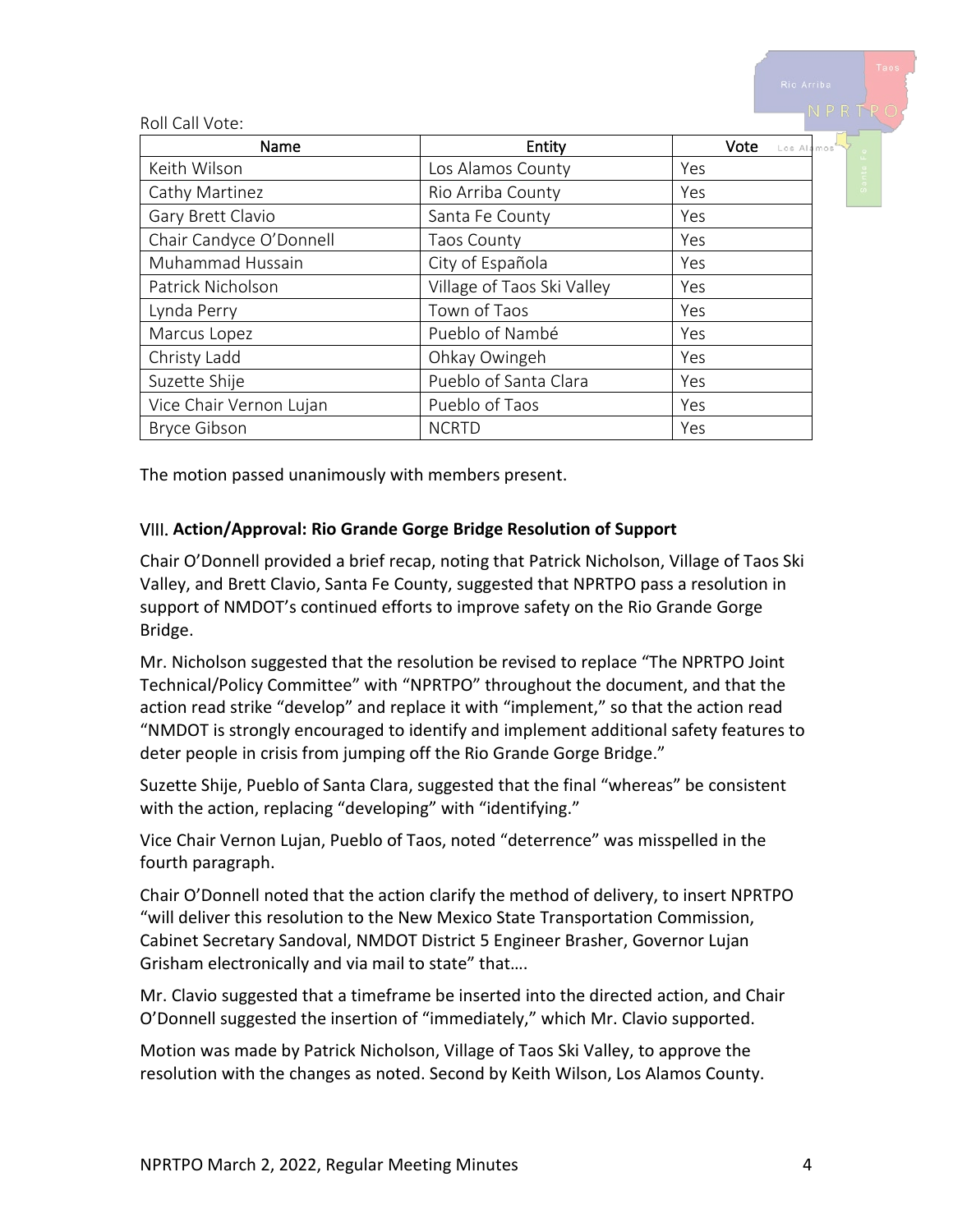|                         |                            | Rio Arriba         |
|-------------------------|----------------------------|--------------------|
| Roll Call Vote:         |                            | NPRTRO             |
| Name                    | Entity                     | Vote<br>Los Alamos |
| Keith Wilson            | Los Alamos County          | Yes                |
| Cathy Martinez          | Rio Arriba County          | $\omega$<br>Yes    |
| Gary Brett Clavio       | Santa Fe County            | Yes                |
| Chair Candyce O'Donnell | Taos County                | Yes                |
| Muhammad Hussain        | City of Española           | Yes                |
| Patrick Nicholson       | Village of Taos Ski Valley | Yes                |
| Lynda Perry             | Town of Taos               | Yes                |
| Marcus Lopez            | Pueblo of Nambé            | Yes                |
| Christy Ladd            | Ohkay Owingeh              | Yes                |
| Suzette Shije           | Pueblo of Santa Clara      | Yes                |
| Vice Chair Vernon Lujan | Pueblo of Taos             | Yes                |
| <b>Bryce Gibson</b>     | <b>NCRTD</b>               | Yes                |

The motion passed unanimously with members present.

#### IX. **Presentation: Federal Bridge Formula Funding** (NMDOT Bridge Management)

Jeff Vigil, NMDOT Bridge Management Engineer, provided an overview of the new funding opportunity, federal bridge formula funds. He noted that expected funding per fiscal year is a little over \$50 million or about \$250 million over the next five (5) years, with at least 15%, or about \$7 million, to go to local governments for bridges rated poor and fair. The goal is to rehabilitate or replace bridges in the poor category, based on bridge condition data and with input from the RTPOs.

Ben Najera, NMDOT Bridge Management Assistant Engineer, presented slides on the Federal Bridge Formula Funding, starting with historic context. NMDOT has been responsible for inspection of all NMDOT and locally-owned bridges since 1972, including some culverts. Inspected bridges include span bridges, as well as box and pipe culverts, as long as the total length is greater than 20 feet. A series of culvert pipes, as depicted in the diagram, are classified as a bridge if the space between culvert pipes is less than half the diameter of the smallest pipe in the series.

The condition of span bridges are evaluated upon the deck, superstructure, and substructure. A culvert is scored only on the condition of the culvert.

Bridges scoring a rating of 7, 8, or 9 are qualified as in "good" condition. Bridges scoring 5 or 6 are rated "fair," and bridges scoring 0, 1, 2, 3, or 4, are rated "poor."

Beginning in 2018, structurally deficient, those with significant deterioration and have been restricted to light vehicles, are classified as being in "poor" condition.

Bridge details and conditions are entered into bridge management software, which produces a suggestion for utilizing allocated bridge funding to maximize the federal and state investments into improving bridge infrastructure.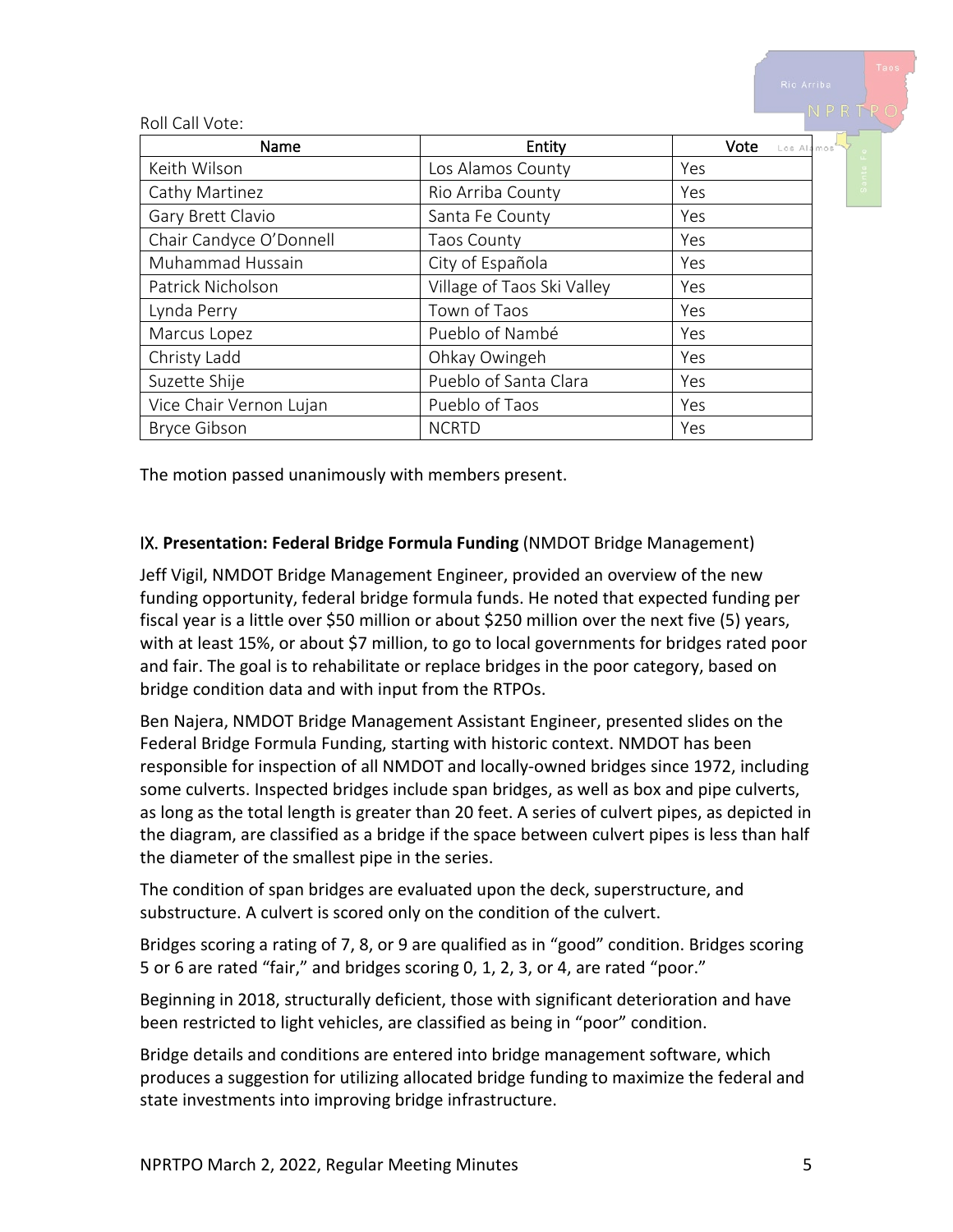

*Span bridge diagram; deck is orange, beams are teal, and substructure is purple*



*Culverts that qualify as bridges, both reinforced box (top) and pipe (bottom)*

Funding in Current Transportation Asset Management Plan (TAMP), pre-BIL:

- \$40 Million/Year NHS Funding
- \$20 Million/Year Non-NHS Funding
- \$14 Million/Year Bridge Preservation Program Funding
	- o \$11 Million/Year for NHS Bridge Preservation
	- o \$2 Million/Year for Non-NHS Bridge Preservation
	- o \$1 Million/Year for NMSU Bridge Inspections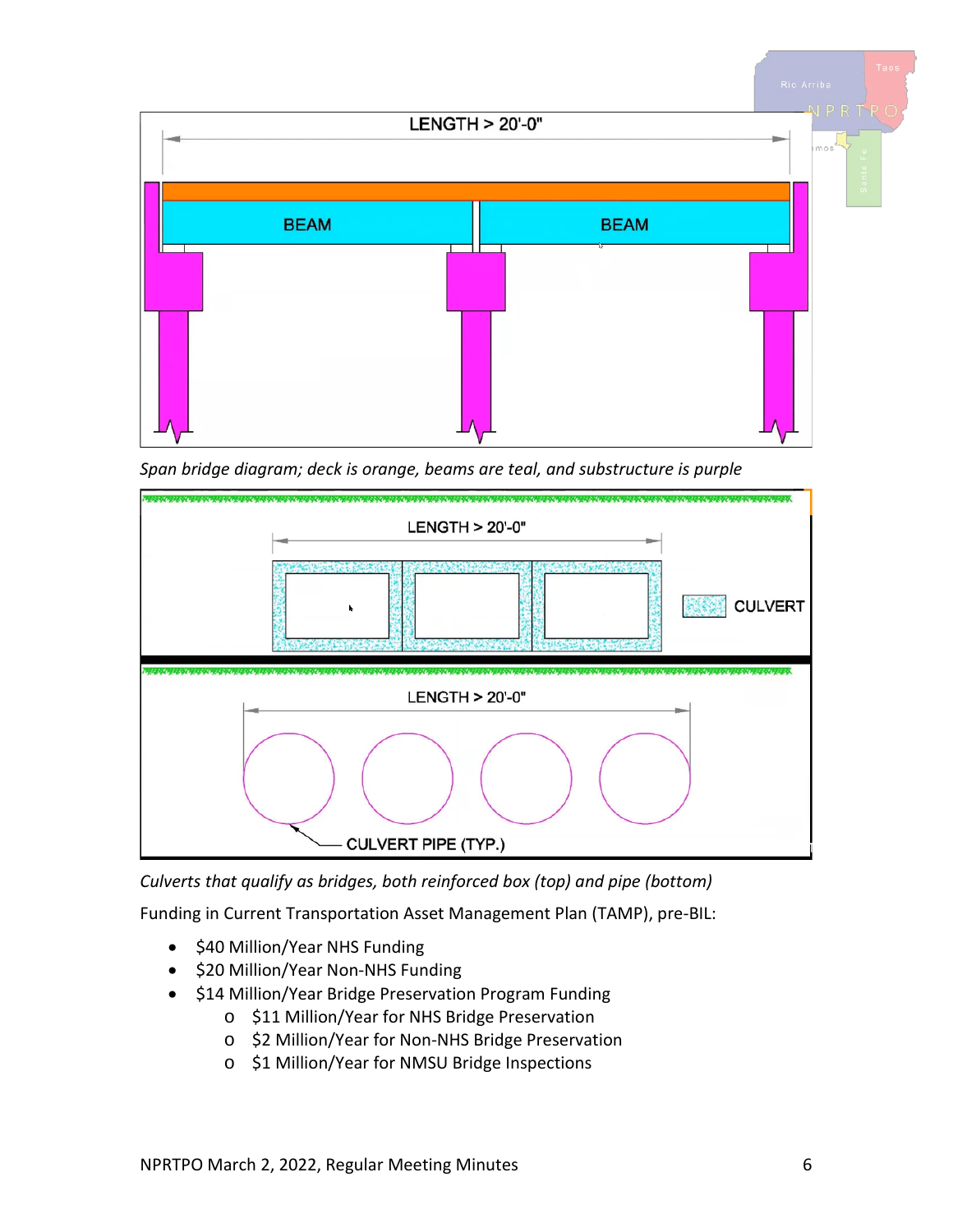Plan for Spending Additional BIL Funds

- Additional \$45 Million/Year for Next 5 Years (Federal Bridge Formula Funding)
	- o \$11 Million/Year Will be Added to Bridge Preservation Program Fund, increasing it to \$25 Million/Year
	- o \$11 Million/Year Will be Put Towards Non-NHS Bridges
	- o Minimum of 15% Goes to Local Governments (Minimum \$6.75 Million/Year)
	- o Remaining Money (Maximum \$27.25 Million/Year) Goes to Underfunded NMDOT Projects under Development & Other Projects Identified Through the Bridge Priority Lists.

Mr. Najera noted that there is a significant escalation in construction costs and specified specific cost estimates used in the past to bid bridge projects. While this estimation process was sufficient in prior years, and presented the following table of Total Bridge Costs per Square Foot (Awarded Bidder for NMDOT projects)

| <b>TREATMENT</b>            | <b>TAMP ESTIMATES</b> | 2019     | 2020     | 2021       |
|-----------------------------|-----------------------|----------|----------|------------|
| REPLACEMENT                 | \$406.03              | \$228.01 | \$238.54 | \$510.16   |
| CULVERT REPLACEMENT         | \$609.04              | \$618.02 | \$347.83 | \$1,156.36 |
| <b>MAJOR REHABILITATION</b> | \$304.52              | \$215.66 | \$215.70 | N/A        |
| <b>REHABILITATION</b>       | \$203.01              | \$68.47  | \$139.46 | \$279.24   |
| <b>MAINTENANCE</b>          | \$40.60               | \$5.57   | \$11.88  | \$33.87    |

Mr. Najera continued, presenting the bridge and culvert rating table for NPRTPO (*see the following pages*), and noted of the 336 bridges in the Northern Pueblos region, 66 are non-state-owned, and 37 additional bridges are not in NMDOT's inventory, which may include BIA or other federally reviewed bridges.

In the table, the 12 bridges marked in red are in poor condition and would probably have to be replaced. Those 41 marked in yellow are considered in fair condition and could likely be rehabilitated or preserved to bring them up to good condition. The final 13 non-state-owned bridges are in good condition. That is represented with 7.4% poor, 79.9% fair, and 12.7% good. In comparison, Mr. Najera noted that for NMDOT-owned bridges, a little over 30% are in good condition, and the state tries to keep the percent poor below 5%.

Mr. Vigil also noted that there is separate funding for Tribal bridges (*note: this is the Tribal Transportation Facility Bridge (Set-aside), which will be distributed through the Tribal Transportation Program.*)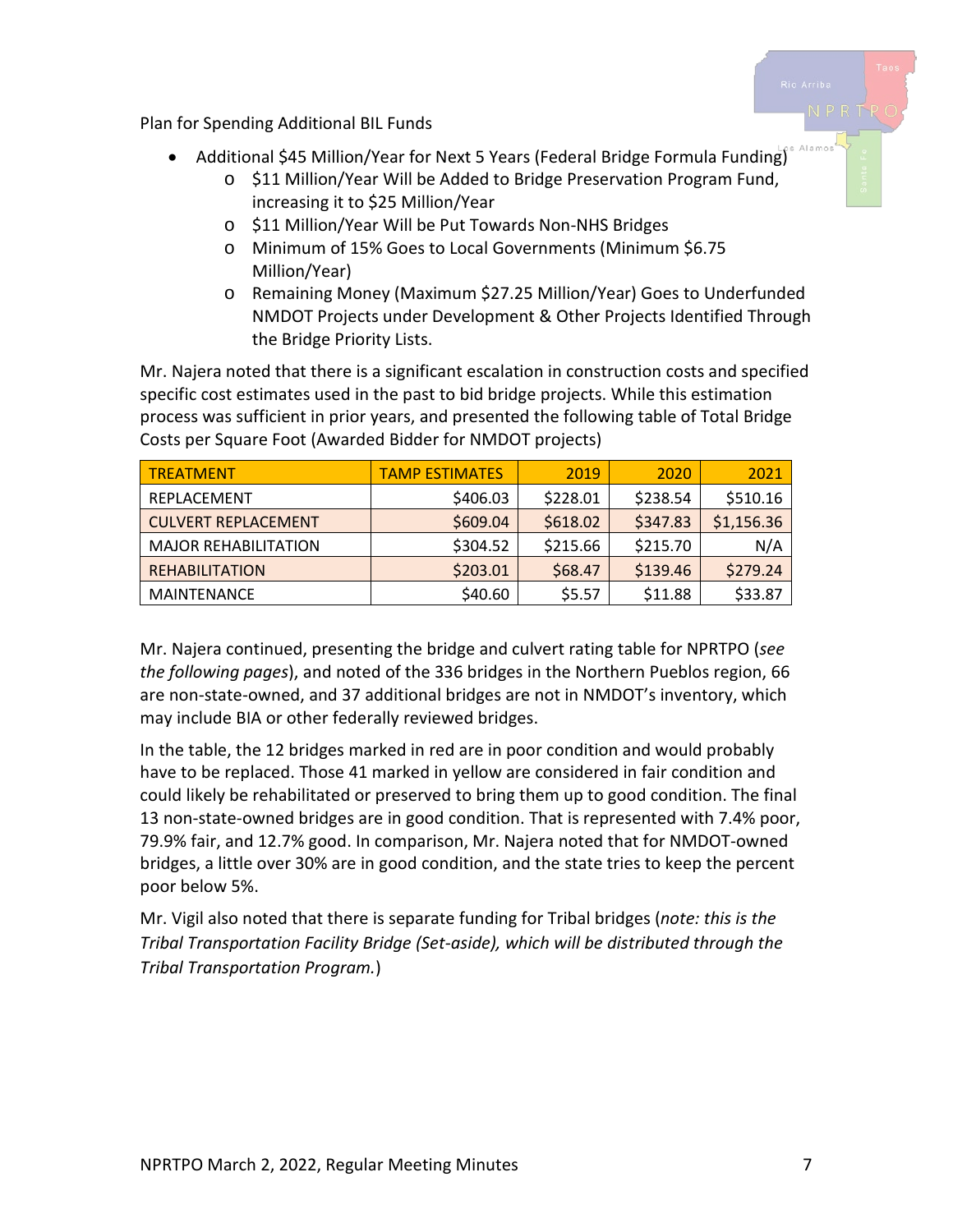

| <b>BRIDGE ID COUNTY FACILITY</b> |                         |                               | <b>MILEPOST DECK</b> |                                    | <b>SUPER</b>                                      | <b>SUB</b>                   | <b>CULV</b>           | <b>CONDITION OWNER</b> |                                 | <b>DECK AREA PERCENT</b> |        |
|----------------------------------|-------------------------|-------------------------------|----------------------|------------------------------------|---------------------------------------------------|------------------------------|-----------------------|------------------------|---------------------------------|--------------------------|--------|
|                                  | $2647$ Taos             | 55-B057                       |                      | $0.1$ N N/A (NBI)                  | N N/A (NBI)                                       | N N/A (NBI)                  | 4 Considerable Damage | Poor                   | <b>County Hwy Agency</b>        | 592                      | 0.40%  |
|                                  | 3807 Taos               | 55-B006                       |                      | $1.7$ 5 Fair                       | 4 Poor                                            | 4 Poor                       | N N/A (NBI)           | Poor <sub>,</sub>      | <b>County Hwy Agency</b>        | 624                      | 0.50%  |
|                                  | 7755 Taos               | 55-B002                       |                      | 0 6 Satisfactory 4 Poor            |                                                   | 5 Fair                       | N N/A (NBI)           | Poor                   | <b>County Hwy Agency</b>        | 409                      | 0.30%  |
|                                  | 7760 Taos               | 55-Z023                       |                      | 015 Fair                           | 3 Serious                                         | 5 Fair                       | N N/A (NBI)           | Poor                   | <b>County Hwy Agency</b>        | 377                      | 0.30%  |
|                                  | 7767 Taos               | 55-0306                       |                      | 0 6 Satisfactory 6 Satisfactory    |                                                   | 4 Poor                       | N N/A (NBI)           | Poor                   | <b>County Hwy Agency</b>        | 458                      | 0.30%  |
|                                  | 7915 Rio Arriba 39-212  |                               |                      | 05 Fair                            | 5 Fair                                            | <b>3 Serious</b>             | N N/A (NBI)           | Poor                   | <b>County Hwy Agency</b>        | 512                      | 0.40%  |
|                                  | 8370 Rio Arriba 39-0065 |                               |                      | $0.01$ 4 Poor                      | 4 Poor                                            | 7 Good                       | N N/A (NBI)           | Poor                   | <b>County Hwy Agency</b>        | 1,044                    | 0.80%  |
|                                  | 8656 Taos               | 55-0108                       |                      | $0.1$ 5 Fair                       | <b>6 Satisfactory</b>                             | 4 Poor                       | N N/A (NBI)           | Poor                   | <b>County Hwy Agency</b>        | 2,422                    | 1.80%  |
|                                  | 8672 Taos               | 55-0114                       |                      | 03 Serious                         | <b>6 Satisfactory</b>                             | 6 Satisfactory   N N/A (NBI) |                       | Poor                   | <b>County Hwy Agency</b>        | 1,270                    | 0.90%  |
|                                  | 8681 Rio Arriba 39-Z443 |                               |                      | 04 Poor                            | 5 Fair                                            | <b>3 Serious</b>             | N N/A (NB)            | Poor                   | <b>County Hwy Agency</b>        | 635                      | 0.50%  |
|                                  |                         | 9583 Rio Arriba Camino Escond |                      |                                    | 0.01 6 Satisfactory 1 Imminent Failure   Fa4 Poor |                              | N N/A (NBI)           | Poor                   | <b>Town/Township Hwy Agency</b> | 594                      | 0.40%  |
|                                  | $9765$ Taos             | GF-55001                      |                      | 03 Serious                         | <b>6 Satisfactory</b>                             | 4 Poor                       | N N/A (NBI)           | Poor                   | <b>Other State Agencies</b>     | 934                      | 0.70%  |
|                                  | 166 Santa Fe            | $49 - 033$                    |                      | 0.1 6 Satisfactory 6 Satisfactory  |                                                   | 5 Fair                       | N N/A (NBI)           | Fair                   | <b>County Hwy Agency</b>        | 3,152                    | 2.40%  |
|                                  | 310 Rio Arriba 39-0334  |                               |                      | 0 6 Satisfactory 6 Satisfactory    |                                                   | 5 Fair                       | N N/A (NBI)           | Fair                   | <b>County Hwy Agency</b>        | 414                      | 0.30%  |
|                                  | $5243$ Taos             | 55-B007                       |                      | 0 6 Satisfactory 5 Fair            |                                                   | 6 Satisfactory N N/A (NBI)   |                       | Fair                   | <b>County Hwy Agency</b>        | 3,280                    | 2.40%  |
|                                  | $6047$ Taos             | $55 - 001$                    |                      | 07Good                             | 7 Good                                            | 6 Satisfactory N N/A (NBI)   |                       | Fair                   | <b>County Hwy Agency</b>        | 484                      | 0.40%  |
|                                  | 6439 Santa Fe           | 49-0098                       |                      | $2.84 \text{ N N/A}$ (NBI)         | N N/A (NBI)                                       | N N/A (NBI)                  | 6 Deterioration       | Fair                   | <b>County Hwy Agency</b>        | 1,225                    | 0.90%  |
|                                  | 7402 Santa Fe           | FL-4807                       |                      | $0.4$ N N/A (NBI)                  | N N/A (NBI)                                       | N N/A (NBI)                  | 6 Deterioration       | Fair                   | City/Municipal Hwy Agenc        | 1,281                    | 1.00%  |
|                                  | 7415 Santa Fe           | FL-5680                       |                      | 0/N N/A (NBI)                      | N N/A (NBI)                                       | N N/A (NBI)                  | 6 Deterioration       | Fair                   | City/Municipal Hwy Agenc        | 1,023                    | 0.80%  |
|                                  | 7416 Santa Fe           | <b>FL-5738</b>                |                      | $1.35$ N N/A (NBI)                 | N N/A (NBI)                                       | N N/A (NB)                   | 6 Deterioration       | Fair                   | City/Municipal Hwy Agenc        | 2,111                    | 1.60%  |
|                                  | 7519 Santa Fe           | 49-089A                       |                      | 0 6 Satisfactory 6 Satisfactory    |                                                   | 6 Satisfactory N N/A (NBI)   |                       | Fair                   | <b>County Hwy Agency</b>        | 6,953                    | 5.20%  |
|                                  | 7622 Los Alamd NM-501   |                               |                      | 4.5 6 Satisfactory 5 Fair          |                                                   | 6 Satisfactory N N/A (NBI)   |                       | Fair                   | <b>Other Fed Agencies</b>       | 45,456                   | 33.90% |
|                                  | 7647 Taos               | FL-7100                       |                      | 0.23 6 Satisfactory 6 Satisfactory |                                                   | 6 Satisfactory   N N/A (NBI) |                       | Fair                   | <b>County Hwy Agency</b>        | 1,044                    | 0.80%  |
|                                  | 7753 Taos               | 55-B005                       |                      | 0 6 Satisfactory 6 Satisfactory    |                                                   | 5 Fair                       | N N/A (NBI)           | Fair                   | <b>County Hwy Agency</b>        | 388                      | 0.30%  |
|                                  | 7758 Taos               | 55-Z004                       |                      | 0 6 Satisfactory 5 Fair            |                                                   | 6 Satisfactory N N/A (NBI)   |                       | Fair                   | County Hwy Agency               | 474                      | 0.40%  |
|                                  | 7766 Taos               | 55-B054                       |                      | 0 6 Satisfactory 6 Satisfactory    |                                                   | 6 Satisfactory N N/A (NBI)   |                       | Fair                   | County Hwy Agency               | 366                      | 0.30%  |
|                                  | 7774 Taos               | 55-Z082                       |                      | 05 Fair                            | 5 Fair                                            | 5 Fair                       | N N/A (NBI)           | Fair                   | <b>County Hwy Agency</b>        | 603                      | 0.40%  |
|                                  | 7776 Taos               | 55-0172                       |                      | 0 6 Satisfactory 6 Satisfactory    |                                                   | 5 Fair                       | N N/A (NBI)           | Fair                   | Town/Township Hwy Agency        | 506                      | 0.40%  |
|                                  | 7861 Rio Arriba 39-Z083 |                               |                      | 0.01 6 Satisfactory 5 Fair         |                                                   | 5 Fair                       | N N/A (NBI)           | Fair                   | <b>County Hwy Agency</b>        | 452                      | 0.30%  |
|                                  | 8369 Rio Arriba 39-0070 |                               |                      | 05 Fair                            | 6 Satisfactory                                    | 6 Satisfactory N N/A (NBI)   |                       | Fair                   | <b>County Hwy Agency</b>        | 656                      | 0.50%  |
|                                  | 8380 Taos               | 55-057                        |                      | 0 6 Satisfactory 6 Satisfactory    |                                                   | 6 Satisfactory N N/A (NBI)   |                       | Fair                   | <b>County Hwy Agency</b>        | 519                      | 0.40%  |
|                                  | 8386 Santa Fe           | 49-Z006                       |                      | 8.1 6 Satisfactory 6 Satisfactory  |                                                   | 7 Good                       | N N/A (NBI)           | Fair                   | <b>County Hwy Agency</b>        | 495                      | 0.40%  |
|                                  | 8387 Santa Fe 49-Z006   |                               |                      | 0 6 Satisfactory 6 Satisfactory    |                                                   | 7 Good                       | N N/A (NBI)           | Fair                   | <b>County Hwy Agency</b>        | 1,033                    | 0.80%  |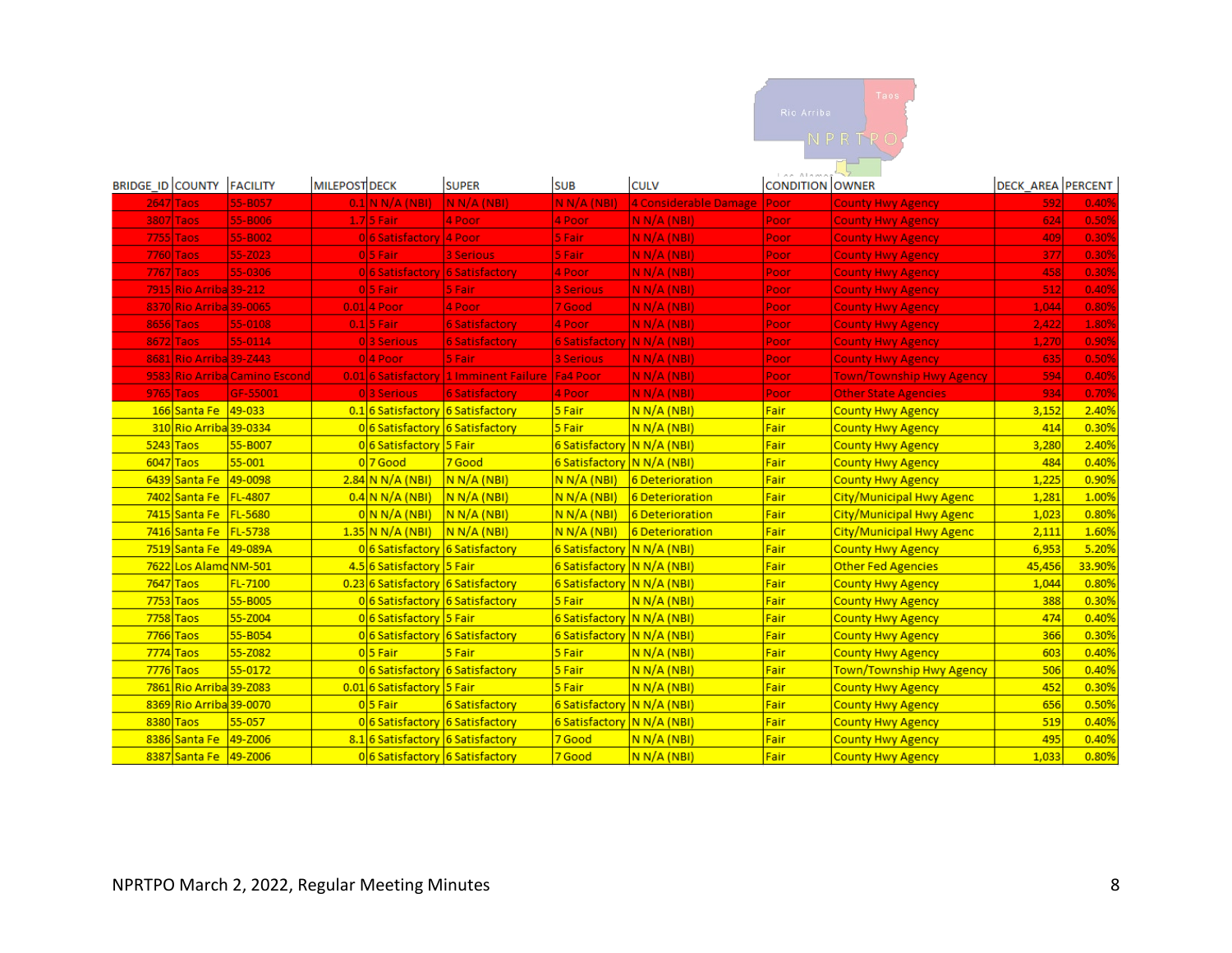|                                  |                         |                                |                      |                                    |                |                            |                       |                        | Taos                     |                          |       |
|----------------------------------|-------------------------|--------------------------------|----------------------|------------------------------------|----------------|----------------------------|-----------------------|------------------------|--------------------------|--------------------------|-------|
|                                  |                         |                                |                      |                                    |                |                            |                       | Rio Arriba             |                          |                          |       |
|                                  |                         |                                |                      |                                    |                |                            |                       |                        |                          |                          |       |
| <b>BRIDGE_ID COUNTY FACILITY</b> |                         |                                | <b>MILEPOST DECK</b> |                                    | <b>SUPER</b>   | <b>SUB</b>                 | <b>CULV</b>           | <b>CONDITION OWNER</b> |                          | <b>DECK AREA PERCENT</b> |       |
|                                  | 8532 Taos               | 55-0206                        |                      | $0$ 7 Good                         | 7 Good         | 6 Satisfactory N N/A (NBI) |                       | Fair                   | <b>County Hwy Agency</b> | 1,216                    | 0.90% |
|                                  | 8556 Rio Arriba 39-0379 |                                |                      | $017$ Good                         | 7 Good         | 6 Satisfactory N N/A (NBI) |                       | Fair                   | <b>County Hwy Agency</b> | 6,340                    | 4.70% |
|                                  | 8583 Rio Arriba 39-057  |                                |                      | 0.5 6 Satisfactory 8 Very Good     |                | 6 Satisfactory N N/A (NBI) |                       | Fair                   | <b>County Hwy Agency</b> | 6,372                    | 4.80% |
|                                  | 8599 Rio Arriba 39-0194 |                                |                      | 36 Satisfactory 7 Good             |                | 6 Satisfactory             | N N/A (NBI)           | Fair                   | <b>County Hwy Agency</b> | 883                      | 0.70% |
|                                  | 8609 Taos               | 55-Z015                        |                      | 0 6 Satisfactory 6 Satisfactory    |                | 6 Satisfactory             | N N/A (NBI)           | Fair                   | Town/Township Hwy Agency | 560                      | 0.40% |
|                                  | $8612$ Taos             | 55-Z016                        |                      | 0 6 Satisfactory 6 Satisfactory    |                | 6 Satisfactory             | N N/A (NBI)           | Fair                   | <b>County Hwy Agency</b> | 700                      | 0.50% |
|                                  | $8613$ Taos             | 55-A083                        |                      | 0 6 Satisfactory 6 Satisfactory    |                | 8 Very Good                | N N/A (NBI)           | Fair                   | <b>County Hwy Agency</b> | 474                      | 0.40% |
|                                  | 8614 Taos               | 55-042                         |                      | $0.2$ 5 Fair                       | 5 Fair         | 5 Fair                     | N N/A (NBI)           | Fair                   | <b>County Hwy Agency</b> | 624                      | 0.50% |
|                                  | $8615$ Taos             | 55-045                         |                      | 0.1 6 Satisfactory                 | 6 Satisfactory | 6 Satisfactory             | N N/A (NBI)           | Fair                   | <b>County Hwy Agency</b> | 506                      | 0.40% |
|                                  | 8616 Taos               | 55-0073                        |                      | 71.1 6 Satisfactory 6 Satisfactory |                | 7 Good                     | N N/A (NBI)           | Fair                   | <b>County Hwy Agency</b> | 1.266                    | 0.90% |
|                                  | 8619 Taos               | 55-C082                        |                      | $0 \big  N N/A (NB)$               | N N/A (NBI)    | N N/A (NBI)                | 6 Deterioration       | Fair                   | <b>County Hwy Agency</b> | 303                      | 0.20% |
|                                  | 8651 Santa Fe           | 49-088D                        |                      | $4.3$ 7 Good                       | 7 Good         | 6 Satisfactory             | N N/A (NBI)           | Fair                   | <b>County Hwy Agency</b> | 1,259                    | 0.90% |
|                                  | 8679 Santa Fe           | $149 - 0088$                   |                      | 0 6 Satisfactory 6 Satisfactory    |                | 6 Satisfactory             | N N/A (NBI)           | Fair                   | <b>County Hwy Agency</b> | 1,206                    | 0.90% |
|                                  | 8812 Santa Fe           | $49-101D$                      |                      | 0 6 Satisfactory 7 Good            |                | 7 Good                     | N N/A (NBI)           | Fair                   | <b>County Hwy Agency</b> | 6,168                    | 4.60% |
|                                  |                         | 8966 Rio Arriba RA County Rd-3 |                      | 15.66 6 Satisfactory 8 Very Good   |                | 8 Very Good                | N N/A (NBI)           | Fair                   | <b>County Hwy Agency</b> | 1,884                    | 1.40% |
|                                  | 9012 Rio Arriba 39-0194 |                                |                      | 0.9 6 Satisfactory 6 Satisfactory  |                | 6 Satisfactory             | N N/A (NBI)           | Fair                   | <b>County Hwy Agency</b> | 861                      | 0.60% |
|                                  | 9256 Rio Arriba NM-112  |                                |                      | 30.45 5 Fair                       | 5 Fair         | 5 Fair                     | N N/A (NBI)           | Fair                   | Bureau, Reclamation      | 1,055                    | 0.80% |
|                                  | 9499 Rio Arriba 39-0353 |                                |                      | 0 6 Satisfactory 7 Good            |                | 7 Good                     | N N/A (NBI)           | Fair                   | <b>County Hwy Agency</b> | 463                      | 0.30% |
|                                  | 9595 Taos               | 55-064                         |                      | 0.16 6 Satisfactory 5 Fair         |                | 7 Good                     | N N/A (NBI)           | Fair                   | <b>County Hwy Agency</b> | 410                      | 0.30% |
|                                  |                         | 9621 Los Alamd Glen Canyon     |                      | 0 6 Satisfactory 7 Good            |                | 6 Satisfactory             | N N/A (NBI)           | Fair                   | <b>County Hwy Agency</b> | 2,700                    | 2.00% |
|                                  | 7401 Santa Fe   FL-4807 |                                |                      | 505.17 N N/A (NBI)                 | N N/A (NBI)    | N N/A (NBI)                | 7 Minor Deterioration | Good                   | City/Municipal Hwy Agenc | 1,560                    | 1.20% |
|                                  | 8495 Rio Arriba 39-041A |                                |                      | $0.4$ N N/A (NBI)                  | N N/A (NBI)    | N N/A (NBI)                | 8 No Major Problem    | Good                   | <b>County Hwy Agency</b> | 536                      | 0.40% |
|                                  | 8618 Taos               | 55-090                         |                      | 0 N N/A (NBI)                      | N N/A (NBI)    | N N/A (NBI)                | 7 Minor Deterioration | Good                   | County Hwy Agency        | 352                      | 0.30% |
|                                  | 8669 Rio Arriba 39-Z083 |                                |                      | $0.01$ 7 Good                      | 7 Good         | 7 Good                     | N N/A (NBI)           | Good                   | County Hwy Agency        | 786                      | 0.60% |
|                                  | 8764 Rio Arriba 39-Z012 |                                |                      | 17.6 7 Good                        | 7 Good         | 7 Good                     | N N/A (NBI)           | Good                   | <b>County Hwy Agency</b> | 4,230                    | 3.20% |
|                                  | 8965 Rio Arriba 39-271  |                                |                      | 0 N N/A (NBI)                      | N N/A (NBI)    | N N/A (NBI)                | 7 Minor Deterioration | Good                   | <b>County Hwy Agency</b> | 646                      | 0.50% |
|                                  | 9492 Taos               | <b>GUSDORF ROAD</b>            |                      | $0.66$ N N/A (NBI)                 | IN N/A (NBI)   | N N/A (NBI)                | 8 No Major Problem    | Good                   | Town/Township Hwy Agency | 891                      | 0.70% |
|                                  | 9493 Taos               | CAMINO DE CO                   |                      | 0 N N/A (NBI)                      | N N/A (NBI)    | N N/A (NBI)                | 7 Minor Deterioration | Good                   | Town/Township Hwy Agency | 1,178                    | 0.90% |
|                                  | 9494 Taos               | CAMINO DE LA                   |                      | 0 N N/A (NBI)                      | N N/A (NBI)    | N N/A (NBI)                | 8 No Major Problem    | Good                   | Town/Township Hwy Agency | 725                      | 0.50% |
|                                  | 9495 Taos               | <b>TAOS MID SCHO</b>           |                      | 0 N N/A (NBI)                      | N N/A (NBI)    | N N/A (NBI)                | 7 Minor Deterioration | Good                   | Town/Township Hwy Agency | 825                      | 0.60% |
| 10068 Taos                       |                         | FL-6000                        |                      | $1.75$ N N/A (NBI)                 | N N/A (NBI)    | N N/A (NBI)                | 7 Minor Deterioration | Good                   | Town/Township Hwy Agency | 1,632                    | 1.20% |
| 10069 Taos                       |                         | FL-6000                        |                      | $2.1$ N N/A (NBI)                  | N N/A (NBI)    | N N/A (NBI)                | 7 Minor Deterioration | Good                   | Town/Township Hwy Agency | 2,344                    | 1.70% |
| 10097 Taos                       |                         | FL-6000                        |                      | $0.73$ N N/A (NBI)                 | N N/A (NBI)    | N N/A (NBI)                | 7 Minor Deterioration | Good                   | Town/Township Hwy Agency | 1,371                    | 1.00% |
|                                  |                         |                                |                      |                                    |                |                            |                       |                        | <b>Total</b>             | 134,110                  |       |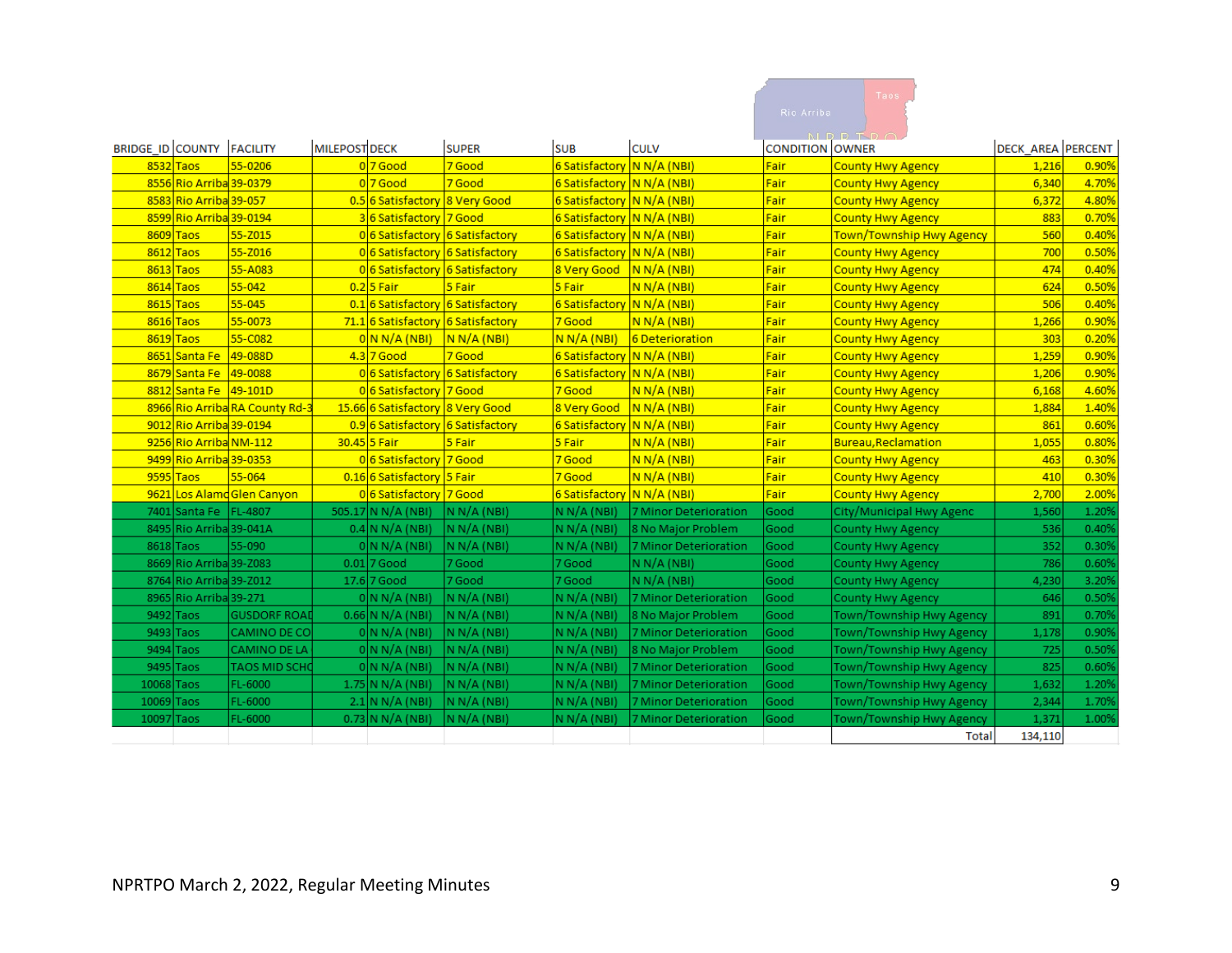Mr. Vigil noted that Christy Ladd, Ohkay Owingeh, asked in the chat that NMDOT clarify whether BIA bridges are not in NMDOT's inventory, and if so, why not. Mr. Vigil stated Alamos that bridges owned or overseen by BIA or Federal Lands, and NMDOT does not collect that data. Those BIA bridges are targeted by the \$825 million set-aside for tribal transportation facilities. Ms. Ladd noted that some state roads go through tribal nations, and she would have to look at the inventory more closely.

Mr. Sittig noted that he has access to bridge data from NMDOT, in an online map provided to RTPO staff, and could share that data with members.

Vernon Lujan, Taos Pueblo, noted that NMDOT is planning a pavement preservation or rehabilitation project on the NM-68/US-64 from the intersection of Hale Creek Road to US-64/ 522 turnoff, and there is are two box culverts on the Rio Lucero. Mr. Lujan asked if they were inspected by NMDOT as part of that process. Mr. Najera said he was not sure of those details but could look into it. Mr. Vigil noted that he could talk with District 5 staff to learn more. Javier Martinez, NMDOT District 5 Assistant District Engineer, said he would look into whether those culverts are considered bridges. He noted that the paving project is a preservation project, to mill and replace the asphalt. If it is a concrete deck, the asphalt would tie up to it, but if there is an asphalt overlay, they may do that.

Isaac Cisneros, Town of Red River, noted that there are two bridges on NM-38 which were reviewed by W.H. Pacific, but the Town of Red River had not heard the result of that review. Mr. Cisneros said he thought one bridge would be considered in poor condition, as it was a pour in place and is in poor condition, and the other is prefab and in need of minor repairs and may be in fair condition. One bridge is near mile post 12.5 before getting into town. Mr. Najera noted that if the bridges are on state-owned routes, they would not be listed in this table, and would not be eligible for the new non-NHS bridge funding.

Mr. Vigil noted that the Bridge Management Section would meet with District 5 and review funding opportunities and the bridge needs, splitting the bridges into three categories. The first is NHS routes, for the interstates and the National Highway System, the non-NHS are most of the New Mexico routes, and now the local routes. They will prioritize which bridges have not been funded, likely targeting the poor bridges in all three lists. Mr. Vigil stated once they had coordinated with District 5, they will get those prioritized lists to Mr. Sittig to distribute to the NPRTPO members.

Keith Wilson, Los Alamos County, asked whether local entities would need to come up with the local match for this federal funding. Mr. Vigil noted that this funding is 100% federal and does not have any local match requirements, though this is a reimbursement program. He also noted that David Quintana, NMDOT Senior Executive Engineer, stated that NMDOT will assist with development and up-front funding of projects for smaller entities that are unable to manage the projects on their own. Mr. Najera confirmed that the federal funding is for design and construction but might not cover inspection and construction management.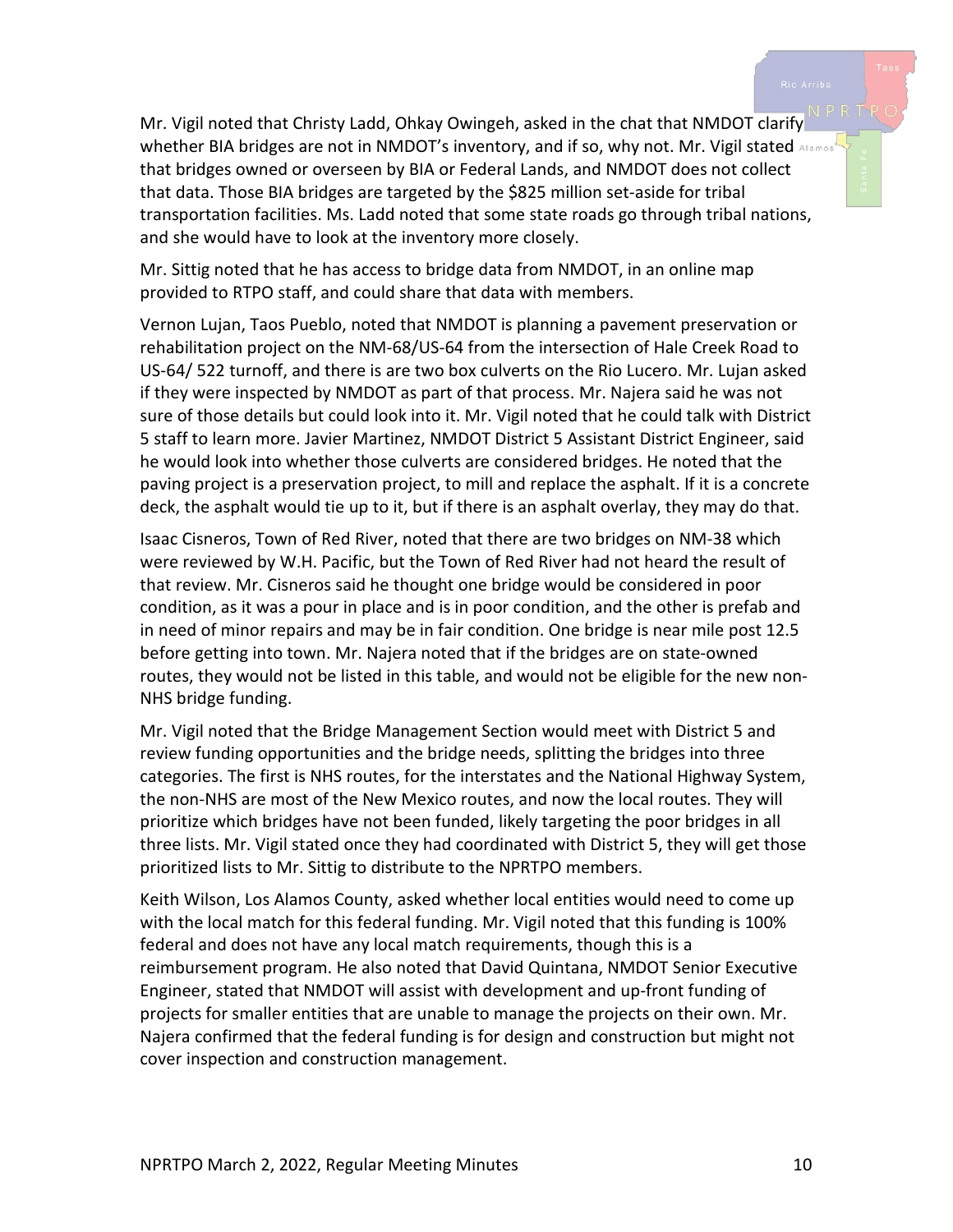Mr. Vigil noted he would provide Mr. Sittig with an email on BIA bridge funding, to distribute to the tribal nations.

French Espinoza, Town of Taos, asked if previously submitted applications for engineering or construction, or if the process would start from scratch. Mr. Najera noted that part of the NMDOT Bridge Section presenting to RTPOs was to also identify bridge projects that are not fully funded, or are already designed, as these are ideal candidates for this funding. Chair O'Donnell asked if Mr. Espinoza was referring to the bridge on Camino Medio, and asked if it was a 20 foot span. Mr. Espinoza stated that the Town of Taos submitted a number of applications for consideration to fund bridges in the past, including one on Upper Ranchitos Road. He said he would look into the conditions of those specific bridges, then follow up with NMDOT.

Chair O'Donnell noted that any bridge that does not meet the 20 foot span requirement for the new federal funding would still be eligible for state Transportation Project Fund (TPF) funding. The Chair asked Mr. Najera if this new federal bridge funding could be used to match Bureau of Land Management (BLM) funds, noting that Taos County has a bridge to improve incoordination with BLM, but they need matching funds. Mr. Vigil noted he would get back to Chair O'Donnell, if she could send an email to clarify. Jason Silva, Taos County, clarified that this is a Federal Lands Access Program (FLAP) grant that the County had already been awarded, and the match has been secured by the County. The issue at hand is the escalating costs, which could increase the match cost by another \$225,000. Mr. Vigil noted that he had received a similar question at another RTPO meeting, and they are looking into the answer.

Mr. Vigil asked Mr. Najera whether his list includes BIA bridges, and Mr. Najera clarified that while the list of 66 non-state-owned bridges presented in his slides do not include BIA bridges, the complete list of bridges in the Northern Pueblos region that he emailed to Mr. Sittig, who in turn distributed the list to the NPRTPO members, includes bridges reviewed by BIA and other federal agencies. Those bridges have different bridge numbers that don't match the four-digit Bridge ID structure listed here. Mr. Sittig noted that in his review of the NMDOT-provided online map of bridges, there are some bridges managed by other federal agencies that do include conditions, but he was uncertain as to the source of those condition ratings and would follow up with Mr. Vigil and Mr. Najera before distributing the bridge information to members.

Chair O'Donnell asked Mr. Najera to clarify on his statement about funding the ranked projects, and when bridge selections would be announced, and funds made available. She also asked about the process by which funding would be requested or accepted by local public agencies. Mr. Najera said this process was in its earliest stages. Mr. Vigil noted that they are still meeting with the Districts to get their input on priorities, and after that, the Bridge Management Section will compile their final priority list. He noted that due to the size of some of these bridges and the escalating costs, the new federal funding might not go as far as first hoped. He cited that in the Northeast RTPO, where the top-ranked bridge is almost \$5 million on its own. Chair O'Donnell suggested that

Los Alamo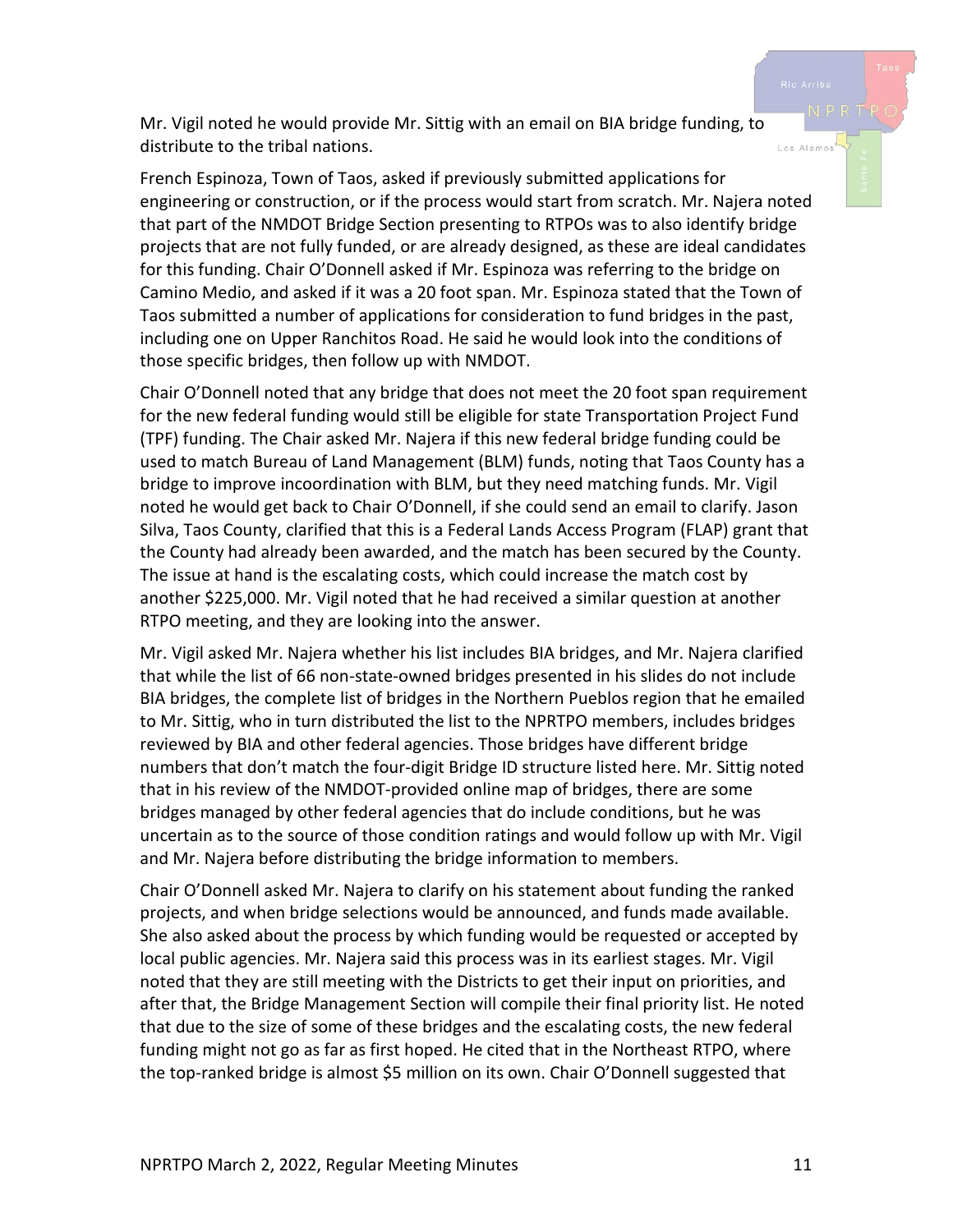members review NMDOT's ranked list so they can share their views on their own bridges when the RTPO reconvenes to discuss this topic.

Mr. Wilson asked who the final authority would be to select the bridges to fund. Mr. Vigil noted that the Governor convened a group to oversee transportation funding statewide, though he noted he is not yet clear on the entire path of this process.

Mr. Najera noted that other states are considering the additional federal funding as a means to fill the gap in escalating project costs, rather than fund more projects.

Chair O'Donnell asked whether these funds rolled over if they were not spent for this first year. Mr. Najera confirmed that the funds roll over. The Chair also asked if the bridges on the list all qualified for this new federal funding. Mr. Najera confirmed that those bridges that NMDOT has color-coded as good/ fair/ poor are eligible for the new federal non-state-owned bridge funding. Chair O'Donnell also asked if NMDOT would share their prioritization for state-owned bridges. Mr. Vigil stated he could provide those priorities. He also noted that some new bridges are not yet in NMDOT's inventory, where new development includes a bridge or bridges, and NMDOT is not informed on these new bridges to inventory and inspect them.

Mr. Najera confirmed he would send District 5's non-state-owned priorities, once confirmed by the District.

Chair O'Donnell asked whether NEPA would be necessary to raise the railings or install other safety features on the Rio Grande Gorge Bridge, and if there is federal funding for NEPA in this new funding. Mr. Vigil noted that Quay County has had similar questions about their historic bridges, which were built in 1931. He stated that Mr. Quintana directed the Bridge Management Section to prioritize the bridges first, then consider the required clearances and work with the communities to get those projects done.

## **X. Action/Approval: TPF project rating criteria, schedule of TPF deadlines**

Chair O'Donnell opened this discussion by asking members when they wanted to rate and rank state Transportation Project Fund (TPF) applications, on April 6 or May 4, 2022. She asked Paul Sittig, NCNMEDD, to speak to his suggestion to rate and rank on May  $4<sup>th</sup>$ . Mr. Sittig noted that the later presentation date would give members and their consultants more time to refine their applications, and NMDOT District 5 staff may have questions on the project feasibility forms (PFFs) that prompt changes to the project scopes. He noted that it would be best to rate and rank the final versions of projects, rather than have members need to specify changes to their project scopes if projects were ranked on April 6, ahead of the District's reviews.

Keith Wilson, Los Alamos County, supported Mr. Sittig's suggestion and reasoning. He noted that unless it would be beneficial to James Mexia, NMDOT District 5 Technical Support Engineer, to see the presentations before his own reviews of the PFFs, the project scopes could change through the District's review of PFFs.

Los Alamo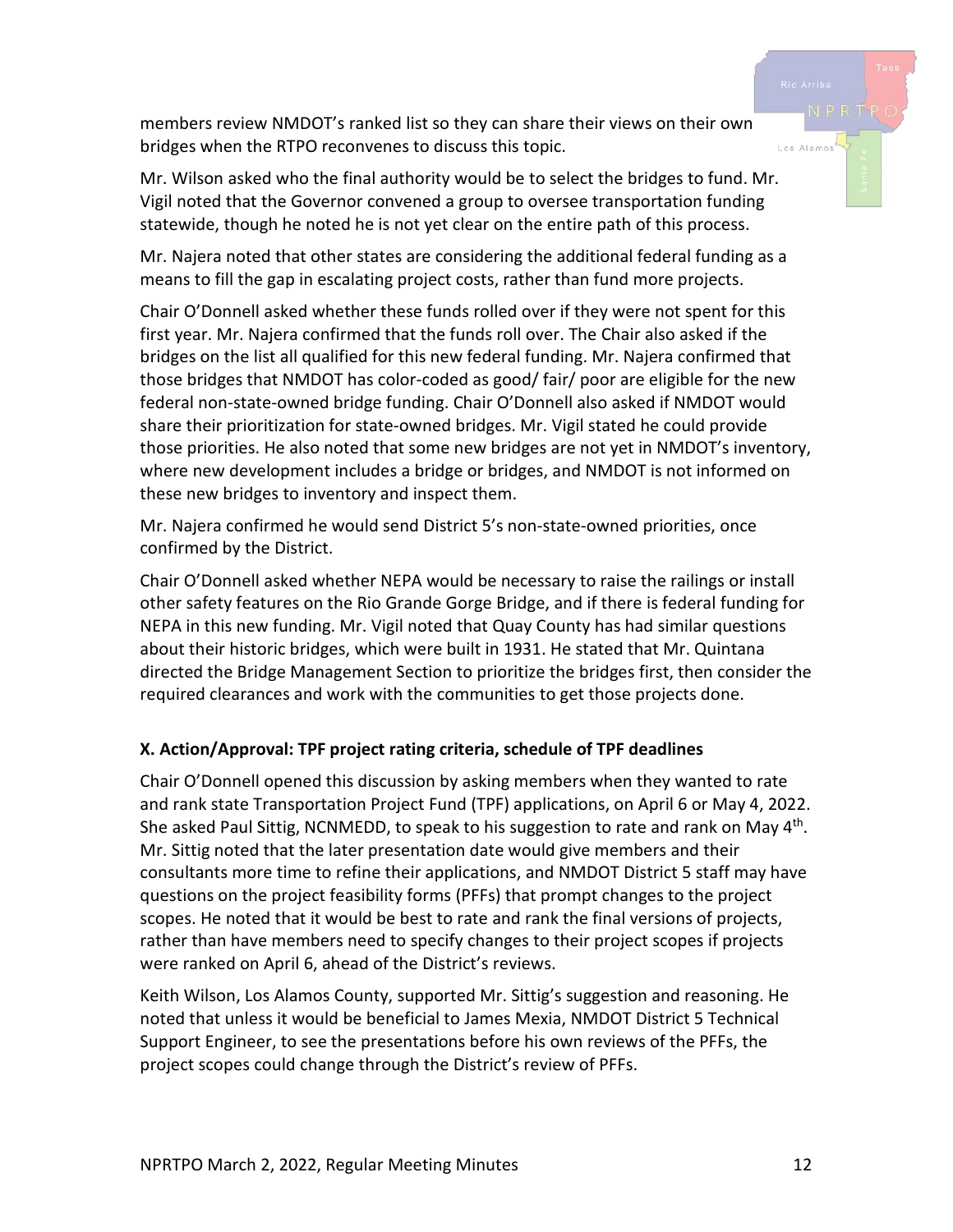Mr. Mexia agreed with Mr. Wilson, and asked for members to send their PFFs as soon as possible to give the District sufficient time to review the projects and prepare letters of Mannes' support where necessary for right of way. Mr. Wilson suggested that the April 6, 2022, PFF submittal deadline be listed as "by April 6," rather than "on April 6."

Chair O'Donnell asked if there were any other comments or questions from the members. Hearing none, she confirmed the change in the schedule, as listed below:

- **Jan. 31, 2022** NMDOT issued call for FY 2023 TPF projects
- **March 2, 2022** NPRTPO meeting where final TPF rating criteria is agreed upon, and members identify their preliminary project ideas
- **April 6, 2022** entities submit TPF PFFs to NPRTPO staff, who ensure the applications are complete, then send applications to District 5 staff for review
- **April 6, 2022** NPRTPO meeting where members discuss the application process and ask any questions they have for District 5 or NPRTPO staff
- **April 27, 2022** District 5 staff return signed PFFs to NPRTPO staff and applicants
- **May 4, 2022** NPRTPO meeting for FY 2023 TPF rating and ranking only
- **May 27, 2022** NPRTPO staff submit final 2023 TPF applications to NMDOT
- **Sept. 1, 2022** deadline for State Transportation Commission to select final awardees
- **1st week of Sept. 2022** NMDOT sends out award letters
- **End of Sept. 2022** Match Waiver Requests due from applicants to NMDOT

Chair O'Donnell asked members to list their projects, which were identified as follows:

- **Village of Taos Ski Valley** will be resubmitting reconstruction of Twining Road, the village's primary roadway, for significant drainage and safety improvements – costs have increased to \$6+ million; due to the short construction window, the project will take three years to complete
- **Taos Pueblo** received TPF funding for FY 2022, but due to the escalating project costs, they anticipate a shortfall and will request additional funding
- **Los Alamos** will be submitting two project: Rose Street reconstruction, 1600 feet in length, estimated at about \$2 million; Loma Linda neighborhood street network, 2600 linear feet of roadway reconstruction for about \$2.4 million
- **Santa Fe County** has not identified anything at this time
- **Ohkay Owingeh** will not applying for TPF this year, working directly with NMDOT to make Highway 74 project complete, also received additional Capital Outlay
- **Town of Taos** will resubmission of the prior project, revising the engineers budget; the project can be phased out
- **Nambé Pueblo** has no plan at this time, still exploring options
- **Taos County** will submit Blueberry Hill and Tom Holder Road, maybe also Bridge 7760
- **Red River** is planning on submitting High Street drainage and asphalt, still in the planning stage, may be an \$8 million project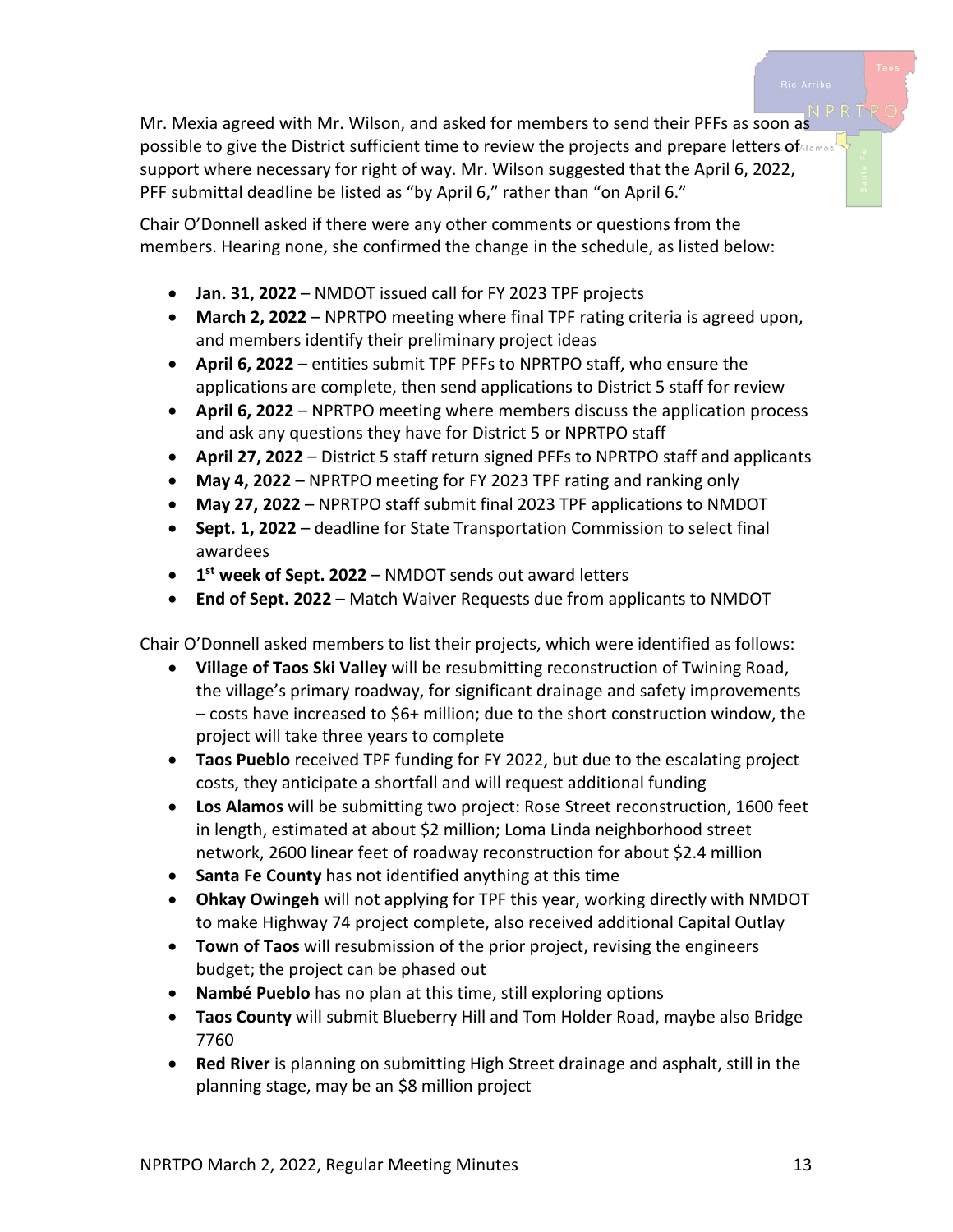- **City of Española** has no plan finalized yet, may have something in a few weeks
- **Pueblo of Santa Clara** is considering some preliminary engineering plans Los Alamos
- **NCRTD** will submit 3 to 6 bus stop improvements, based on ADA transition plan
- **Rio Arriba County** will discuss this internally and identify possible projects

Chair O'Donnell asked for a target amount for Northern Pueblos RTPO. Mr. Sittig noted that the likely funding amount for FY 2023 will be well above the annual \$40 million statewide pot, with House Bill 2 adding \$60 million for this year, to bring the statewide total up to \$100 million. Chair O'Donnell asked what that would mean for the RTPO, and Mr. Sittig noted that the funding would be distributed between the six districts. He also noted that last year, Northern Pueblos RTPO members did well, in terms of both the number of projects and the total amount awarded to RTPO members. Chair O'Donnell asked if the RTPO could expect \$16 million for FY 2023, and Mr. Sittig said that was possible.

|                                                               | <b>Planning</b>                                                                                                                                      | <b>Project Description/Type/Scope</b>       |                                                                                                               |  |
|---------------------------------------------------------------|------------------------------------------------------------------------------------------------------------------------------------------------------|---------------------------------------------|---------------------------------------------------------------------------------------------------------------|--|
| sources (no federal<br>funding except TTP),<br>matching funds | Secured other funding Support from existing planning Location of<br>documents and/or federal or<br>state agencies/STIP/RTIPR or<br><b>State List</b> | project,<br>development<br>clearly outlined | Level of coordination with RTPO,<br>NMDOT, and district engineers<br>in project development and<br>compliance |  |
| 0 to 5 points                                                 | 0 to 5 points                                                                                                                                        | 0 to 5 points                               | 0 to 5 points                                                                                                 |  |

Mr. Sittig to present the proposed revision to the rating and ranking criteria.

| <b>Justification</b>                                                                             |                                                                                  | <b>Request Readiness</b>                                                                                                            |  |
|--------------------------------------------------------------------------------------------------|----------------------------------------------------------------------------------|-------------------------------------------------------------------------------------------------------------------------------------|--|
| Economic impact<br>(improve access to jobs<br>and tourism), need for<br>project clearly outlined | Improves quality of life/<br>promotes safety/<br>environmental<br>sustainability | Right of way acquisition and<br>clearances, shovel readiness,<br>planning documents, environmental<br>clearances, project timeline. |  |
| 0 to 5 points                                                                                    | 0 to 5 points                                                                    | 0 to 10 points                                                                                                                      |  |

|                                     | <b>2022 TPF Additions</b>        | <b>2023 NP Addition</b>             |                        |
|-------------------------------------|----------------------------------|-------------------------------------|------------------------|
| <b>NMDOT</b><br>Priority<br>Bridge? | Part of a<br>Phased<br>Project?* | Participation in NPRTPO<br>meetings | <b>Total</b><br>points |
| 0 to 1 point                        | Yes or No                        | 0 to 5 points**                     | 0 to 46                |

\* Specifically, is this using prior or future federal funding?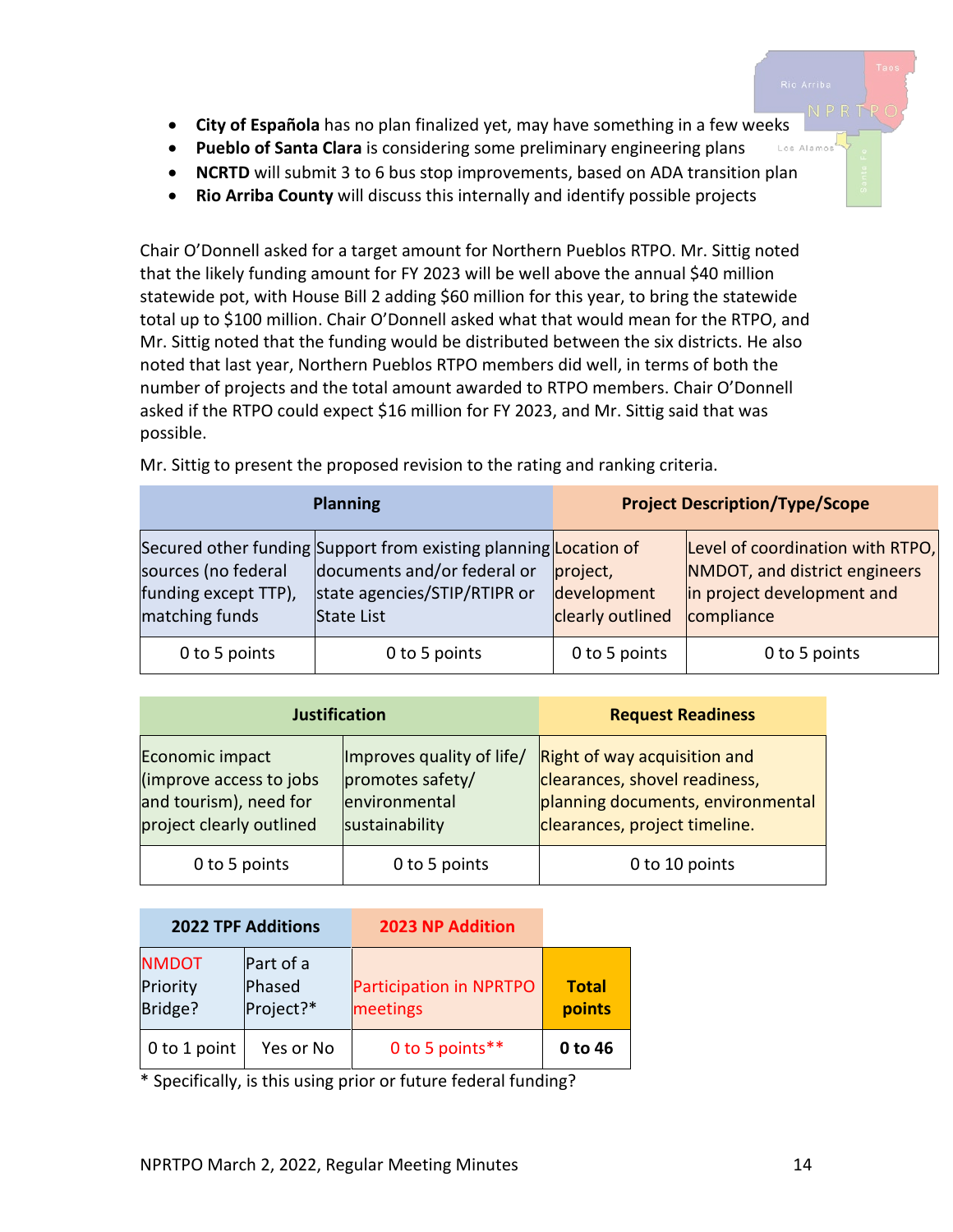\*\* 5 points = the applying entity attended 12 of 12 NPRTPO meetings in the past year; 4 points = 9 to 11 meetings; 3 points = 6 to 8 meetings; 2 points = 3 to 5 meetings; Alamos 1 point = 1 or 2 meetings; 0 points = no meetings attended prior to rating and ranking meeting

Mr. Sittig displayed the criteria above with the two revisions, specifying that the FY 2022 TPF Priority Bridge criteria was based on NMDOT's priority list (the fair and poor bridges, as previously discussed), and with input from members in the prior meeting, the new FY 2023 criteria for member participation in RTPO meetings. Chair O'Donnell noted that the NPRTPO bylaws states that "Meeting attendance is recognized as a valid method for adding points to the rating score of participating entities. An attendance roster will be maintained to document the number of meetings an entity attends."

NMDOT Priority Bridge was initially presented as yes or no informational field, as the phased project question is above. Mr. Wilson suggested that priority bridges could receive one point, as there is a benefit in repairing or replacing priority bridges. This revision is reflected above in the points for the category, and the total possible points.

Brett Clavio, Santa Fe County, supported Mr. Wilson's suggestion, and Mr. Clavio proposed points if a project had a multimodal component. He provided the example of a road project with bicycle improvements would get additional points. Mr. Wilson suggested this could be included in the "Justification" category under "Improves quality of life." Mr. Clavio supported that reading of the criteria, and the criteria in total.

Chair O'Donnell asked for a motion to approve the revised rating and ranking criteria. Keith Wilson, Los Alamos County, made the motion. Christy Ladd, Ohkay Owingeh, seconded the motion.

| Name                    | Entity                     | Vote |
|-------------------------|----------------------------|------|
| Keith Wilson            | Los Alamos County          | Yes  |
| Cathy Martinez          | Rio Arriba County          | Yes  |
| Gary Brett Clavio       | Santa Fe County            | Yes  |
| Chair Candyce O'Donnell | <b>Taos County</b>         | Yes  |
| Muhammad Hussain        | City of Española           | Yes  |
| Patrick Nicholson       | Village of Taos Ski Valley | Yes  |
| Lynda Perry             | Town of Taos               | Yes  |
| Marcus Lopez            | Pueblo of Nambé            | Yes  |
| Christy Ladd            | Ohkay Owingeh              | Yes  |
| Suzette Shije           | Pueblo of Santa Clara      | Yes  |
| Vice Chair Vernon Lujan | Pueblo of Taos             | Yes  |
| <b>Bryce Gibson</b>     | <b>NCRTD</b>               | Yes  |

Roll Call Vote:

The motion passed unanimously with members present.

Chair O'Donnell reminded members of the April 6, 2022, deadline to submit PFFs.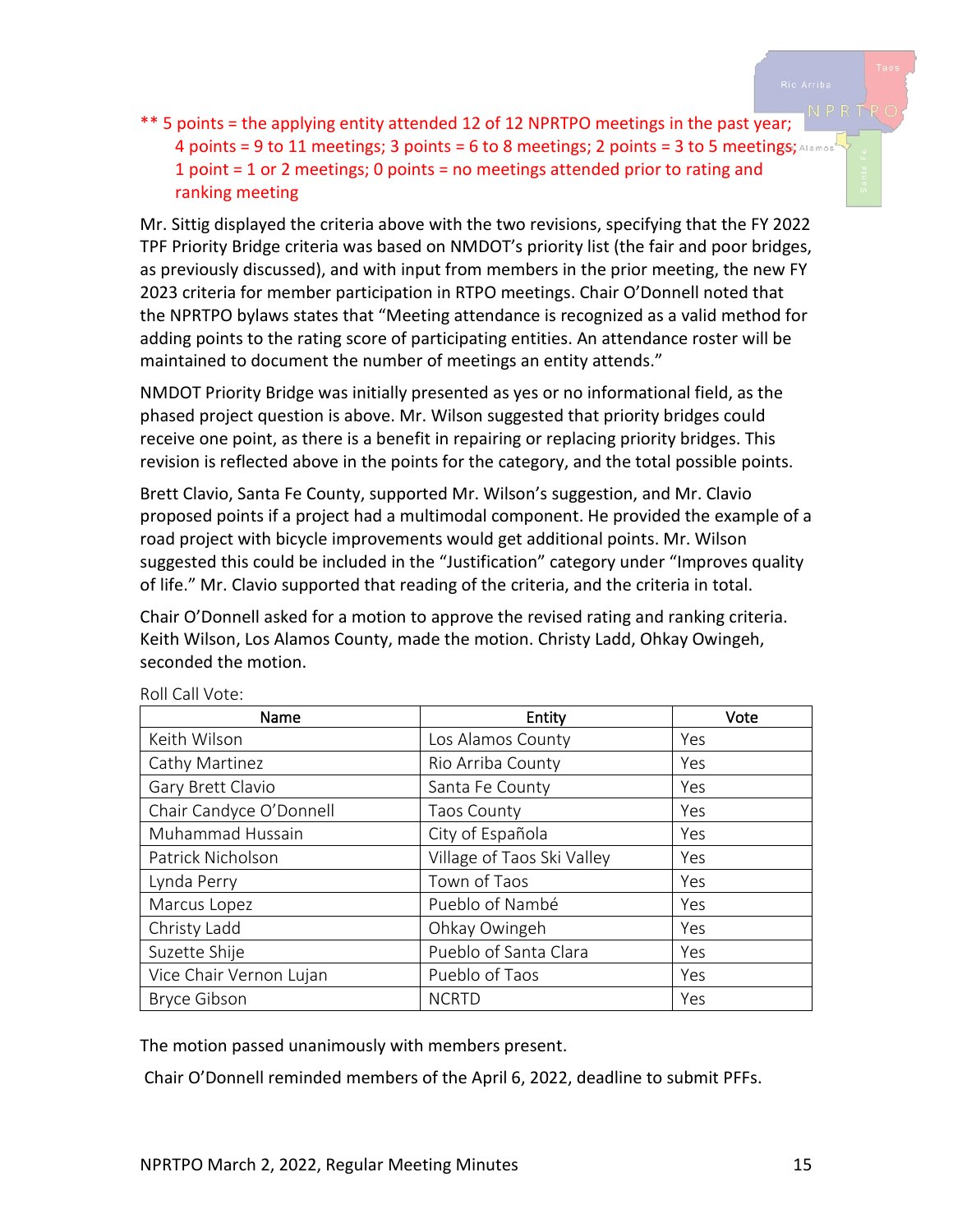#### **XI. NMDOT Updates**

Alamos James Mexia, NMDOT District 5 Technical Support Engineer, noted he had talked with District Engineer Paul Brasher about the question on how to initiate a road swap between a County and NMDOT, and that Mr. Brasher indicated that the County would present a proposal to him for the road swap. Mr. Mexia reminded everyone that the deadline to return LGRF and MAP requests is March 15, 2022. Mr. Mexia also clarified that with regard to TPF requests, the District is looking to budget \$6-7 million for the NPRTPO region, looking for \$10-12 million in requests, to ensure the District has sufficient options to select projects to fund. These targets are based on the District's division of funding target between three RTPOs and two MPOs within District 5.

Patrick Nicholson, Taos Ski Valley, asked if the Ski Valley should apply for a phased project, rather than the entire project. Mr. Mexia suggested applying for the total project, as future funding is not a certain thing. Additionally, Mr. Mexia noted that last year, TPF funds were not allocated evenly between RTPOs, and Northern Pueblos members received more than the average of District 5's divided funding.

Chair O'Donnell asked if an entity could apply for design and engineering alone, or does the project have to be shovel-ready? Mr. Mexia replied that there is criterion that projects must be shovel-ready. Design and certifications are eligible costs under TPF legislation. Mr. Mexia noted that while construction projects might be preferred, they are not required. Javier Martinez, District 5 Assistant District Engineer, noted that the legislators like to see the money spent within the allotted time, which will ensure additional funding in the future.

Mr. Sittig noted that Multimodal Planning and Programs Bureau has some vacancies and were not able to attend today.

Mr. Sittig noted that the UNM LTAP Center is applying for Tribal Technical Assistance Program (TTAP) Center funding, and if awarded, they would support not only tribes in New Mexico, but also other tribes in the Bureau of Indian Affair's Southwest and Navajo region. Mr. Sittig noted that NCNMEDD was planning to submit a letter of support, and that Tribes could submit their own letters of support. UNM's application is due March 25, 2022. Christy Ladd suggests members read the notice of funding opportunity (NOFO). Ms. Ladd said she had a concern about UNM's lack of experience in working with tribes in the southwest, and with working with BIA and NMDOT from a tribal perspective. Chair O'Donnell asked if there was an alternative to UNM for serving as a TTAP Center. Ms. Ladd stated that there would likely be other applicants from Arizona and possibly Colorado, as this is a regional support center and it is a competitive grant. Ron Shutiva, NMDOT Tribal Liaison, echoed the suggestion to consider the NOFO before providing a letter of support. Ms. Ladd also asked that NCNMEDD not provide a letter of support on behalf of NPRTPO as a regional representative. She also noted that National Conference of American Indians and Tribal Transportation discussion is happening the week of March 7, 2022, and she has made the request at the national level that tribal entities are involved in reviewing the responses to the TTAP NOFO.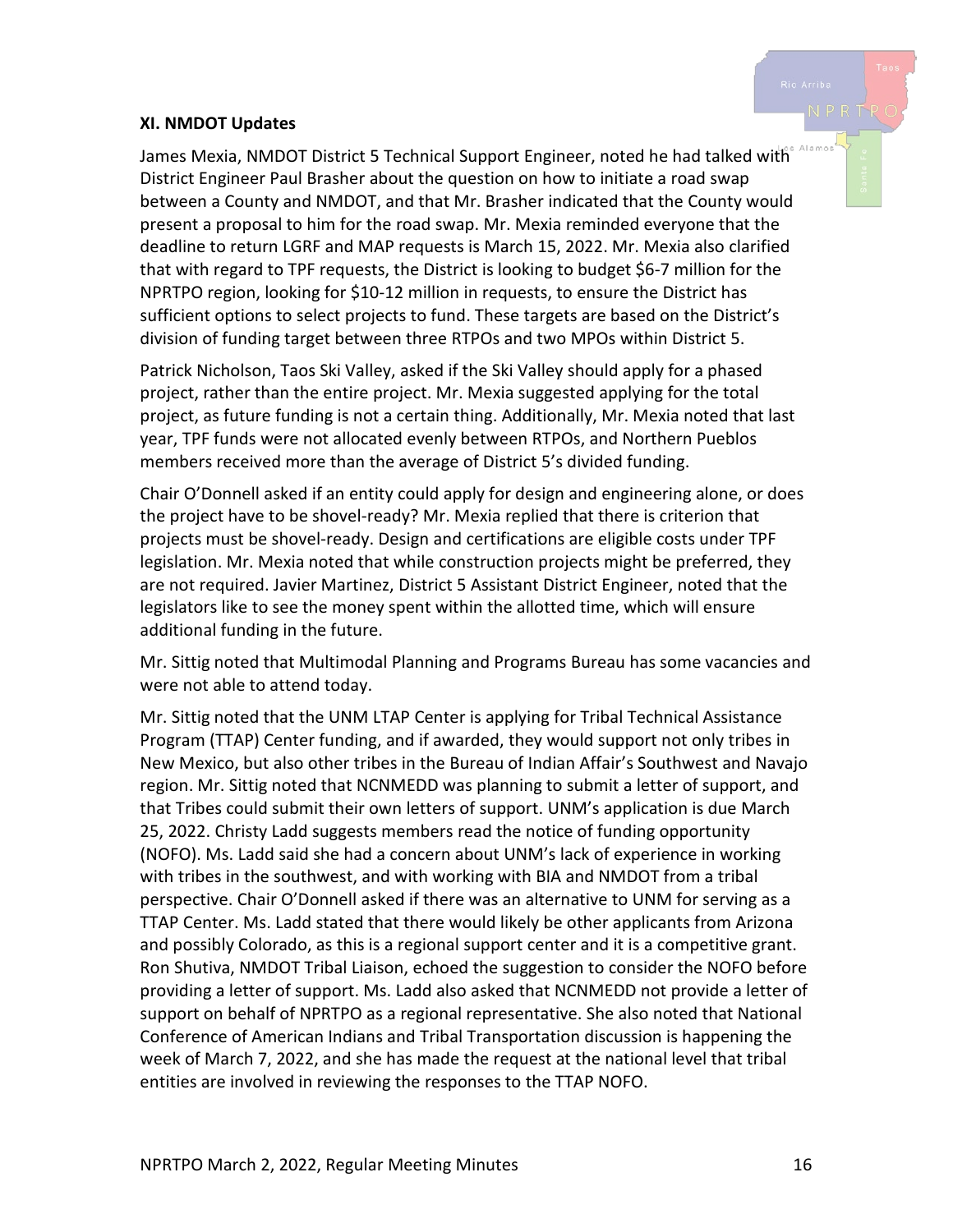Vice Chair Lujan supported the comments of Ms. Ladd that NPRTPO not submit a group letter of support for UNM, but if they do, they exclude the tribes. He also voiced his Los Alamos concern for UNM's ability to support the tribal nations in New Mexico as well as other tribal nations in the southwest region. Mr. Shutiva supported Vice Chair Lujan and Ms. Ladd and their sentiment that each tribe should review the TTAP applications and make their own call on letters of support, and that NPRTPO should not submit a letter of support as to imply they speak on behalf of the tribes within the region.

Ron Shutiva, NMDOT Tribal Liaison, reminded members that phasing projects may be appropriate when considering larger projects, or projects that require planning, certifications, and design. He also reminded members who have received funding to report monthly as required, even if there is no action in a given month. Mr. Shutiva stated he is working on a quarterly if not monthly meeting with the Districts and the tribes to coordinate on projects and needs. He has organized these meetings in Districts 3 and 6, and will be working to set up similar meetings with District 5 this year.

Christy Ladd, LTAP Board, stated that UNM is offering a number of trainings, and noted that Mr. Sittig had distributed that information. (*Note: UNM and other trainings are also posted online to [RTPONM.org/trainings](https://www.rtponm.org/trainings)*.)

#### XIII. Member Input on Training and Presentations for NPRTPO

Chairwoman O'Donnell noted she would like address or discuss workforce shortages in the construction fields, particularly in our region, even on the state level. Finding or training the right workforce, including CDL drivers, road contractors. She asked Mr. Sittig to look for trainings from NMDOT or other agencies to develop in-region and in-state skills. Christopher Madrid, NCNMEDD, noted that this workforce shortage is a nationwide issue, and stated that in February 2022, NCNMEDD submitted an application to the Good Jobs Challenge grant, for outreach to train individuals in the trades and in healthcare. The trades would address the needs the Chair has identified. Mr. Madrid noted they would know if they're awarded within a month or so.

Mr. Shutiva noted that local projects could be addressed through Construction Manager/General Contractor (CM/GC) process, which was used by Acoma to bundle all their roadway projects on the reservation to make the projects more appealing to bidders and to streamline the process. David Deutsawe, who was with Acoma but is now with Laguna, lead the effort, saving around a million dollars on the first round of CM/GC with a contractor out of Florida who brought in local subcontractors. The second round of CM/GC addressed FEMA projects and completed 68 projects, while increasing local capacity in the public works department. Mr. Shutiva suggested asking Mr. Deutsawe to present on the process and successes at Acoma. Ms. Ladd said that Mr. Deutsawe defines it as an alternative way to do design/ bid/ build or design/ build projects, and a way to bundle projects to design and build. (*Note: more information on CM/GC can be found here:<https://www.fhwa.dot.gov/construction/contracts/acm/cmgc.cfm>* ).